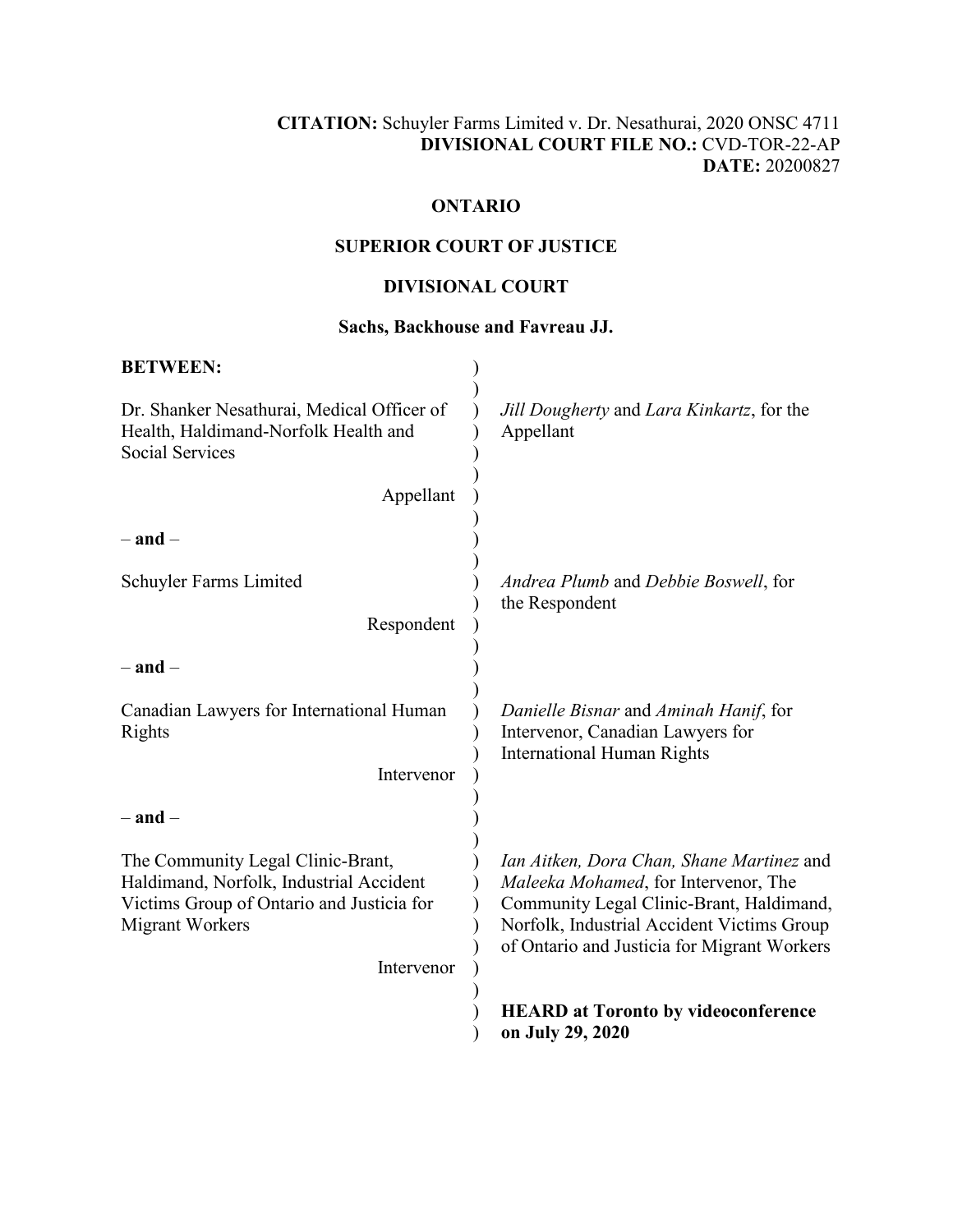## **BY THE COURT**

### **Nature of Proceeding**

[1] Dr. Shanker Nesathurai, Medical Officer of Health for the Haldimand-Norfolk Health Unit, appeals from a decision of the Health Services Appeal and Review Board ("HSARB" or the "Board") to strike out a portion of an order made by Dr. Nesathurai under the *Health Protection and Promotion Act*, R.S.O. 1990, c. H.7 (the "*HPPA*").

[2] As part of the local response to the COVID-19 pandemic, Dr. Nesathurai issued an order to employers of migrant farm workers ("MFWs") in the Haldimand-Norfolk region that required them to take measures to enable MFWs arriving from out-of-county to self-isolate for fourteen days (the "Order"). The Respondent in the present appeal, Schuyler Farms, requested a hearing before the HSARB regarding the appropriateness of the Order's requirement that no single bunkhouse shelter more than three MFWs during the self-isolation period. The HSARB held that this requirement was arbitrary in that, among other things, it did not account for variations in the size and layout of bunkhouse facilities. On this basis, the HSARB struck this requirement from Dr. Nesathurai's Order.

[3] Before the Divisional Court, Dr. Nesathurai requests an order setting aside the HSARB's decision and affirming Dr. Nesathurai's Order in full.

[4] On July 21, 2020, Favreau J. granted two motions for leave to intervene. The first intervener, Canadian Lawyers for International Human Rights ("CLAIHR"), was granted leave to intervene on the basis of its expertise in the area of international human rights instruments and their applicability to the interpretation of relevant provisions of the *HPPA*. <sup>1</sup> The second motion was brought by a group composed of two legal clinics – The Community Legal Clinic (Brant, Haldimand, Norfolk) and Industrial Accident Victims Group of Ontario – and one advocacy organization – Justicia for Migrant Workers (collectively, the "CIJ Intervener Group"). The CIJ Intervener Group was granted leave to intervene on the basis of its members' expertise in issues regarding MFWs.<sup>2</sup> CLAIHR and the CIJ Intervener Group both support Dr. Nesathurai's appeal.

[5] For the reasons that follow we would allow the appeal and restore the impugned section of the Order.

## **Background**

#### **Statutory Framework**

[6] The *HPPA* sets out a detailed framework for public health governance in Ontario. At the local level, "boards of health" established pursuant to the *HPPA* have broad responsibilities over sanitation, health promotion, family health services, drinking water safety, and the control of communicable diseases.<sup>3</sup> The geographic areas over which boards of health have jurisdiction are

<sup>3</sup> *HPPA*, s. 5.

 <sup>1</sup> *Schuyler Farms Limited v. Dr. Nesathurai*, 2020 ONSC 4454 (Div. Ct.), at paras. 22, 28-29.

<sup>2</sup> *Ibid*, at para. 34.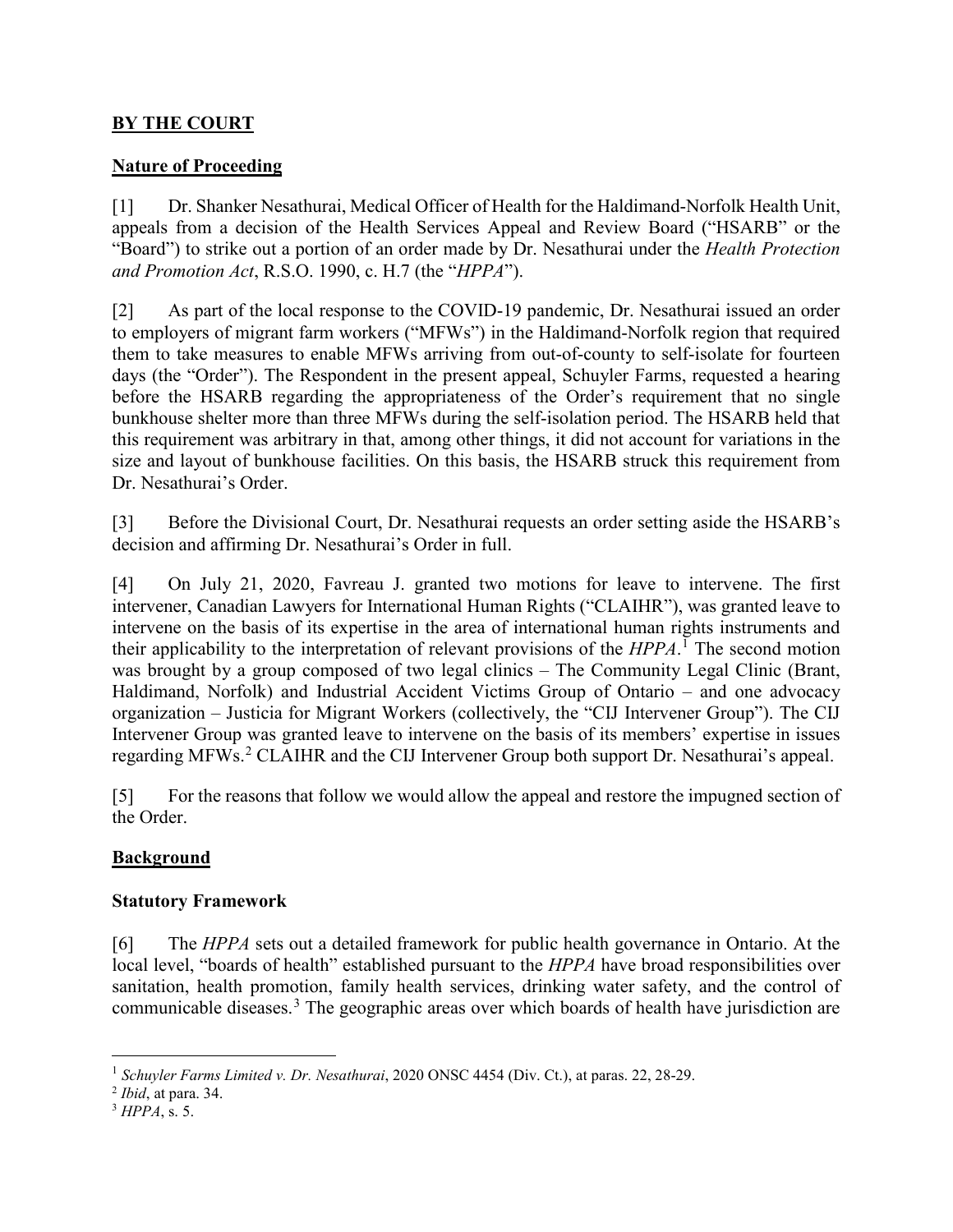referred to as "health units".<sup>4</sup> Pursuant to Regulation 553 under the *HPPA*, the Haldimand-Norfolk Health Unit includes the Corporation of Haldimand County and the Corporation of Norfolk County.<sup>5</sup> Public health services in Haldimand-Norfolk are administratively organized under Haldimand and Norfolk Health and Social Services and the Haldimand-Norfolk Health Unit ("HNHU").

[7] Subsection 62(1) of the *HPPA* requires a board of health to appoint a medical officer of health ("MOH"). Under s. 64, no person is eligible for this office unless they are a physician, possess certain prescribed qualifications, and is approved by the Minister of Health and Long-Term Care. Medical officers of health have broad responsibilities, including the management and direction of staff of the board of health as well as any other person whose service is engaged.<sup>6</sup> Dr. Nesathurai is the MOH for the HNHU.

[8] Among the specific powers granted to a MOH is the power under s. 22(1) of the *HPPA* to make mandatory orders for the purpose of controlling outbreaks of communicable diseases. Subsection 22(2) sets out certain conditions precedent which must be fulfilled before a MOH may make such an order:

### **Condition precedent to order**

22(2) A medical officer of health may make an order under this section where he or she is of the opinion, upon reasonable and probable grounds,

- (a) that a communicable disease exists or may exist or that there is an immediate risk of an outbreak of a communicable disease in the health unit served by the medical officer of health;
- (b) that the communicable disease presents a risk to the health of persons in the health unit served by the medical officer of health; and
- (c) that the requirements specified in the order are necessary in order to decrease or eliminate the risk to health presented by the communicable disease.

[9] Subsection 22(4) sets out a non-exhaustive list of specific orders which may be made under s. 22(1) of the *HPPA*. The list includes orders requiring persons who may have a communicable disease to self-isolate; requiring the cleaning or disinfecting of specified premises; and requiring a person to conduct himself or herself in such a manner as not to expose another person to infection.<sup>7</sup>

[10] Under s. 22(5), these orders may be made against a person who resides or is present in the health unit; owns or occupies any premises in the health unit; owns or is in charge of anything in the health unit; or is engaged in or administers an enterprise or activity in the health unit.

 $4$  *Ibid*, s. 1(1), "health unit".

<sup>5</sup> *Areas Comprising Health Units*, R.R.O. 1990, Reg. 553, Schedule 9.

<sup>6</sup> *HPPA*, s. 67.

<sup>7</sup> *Ibid*, s. 22(4).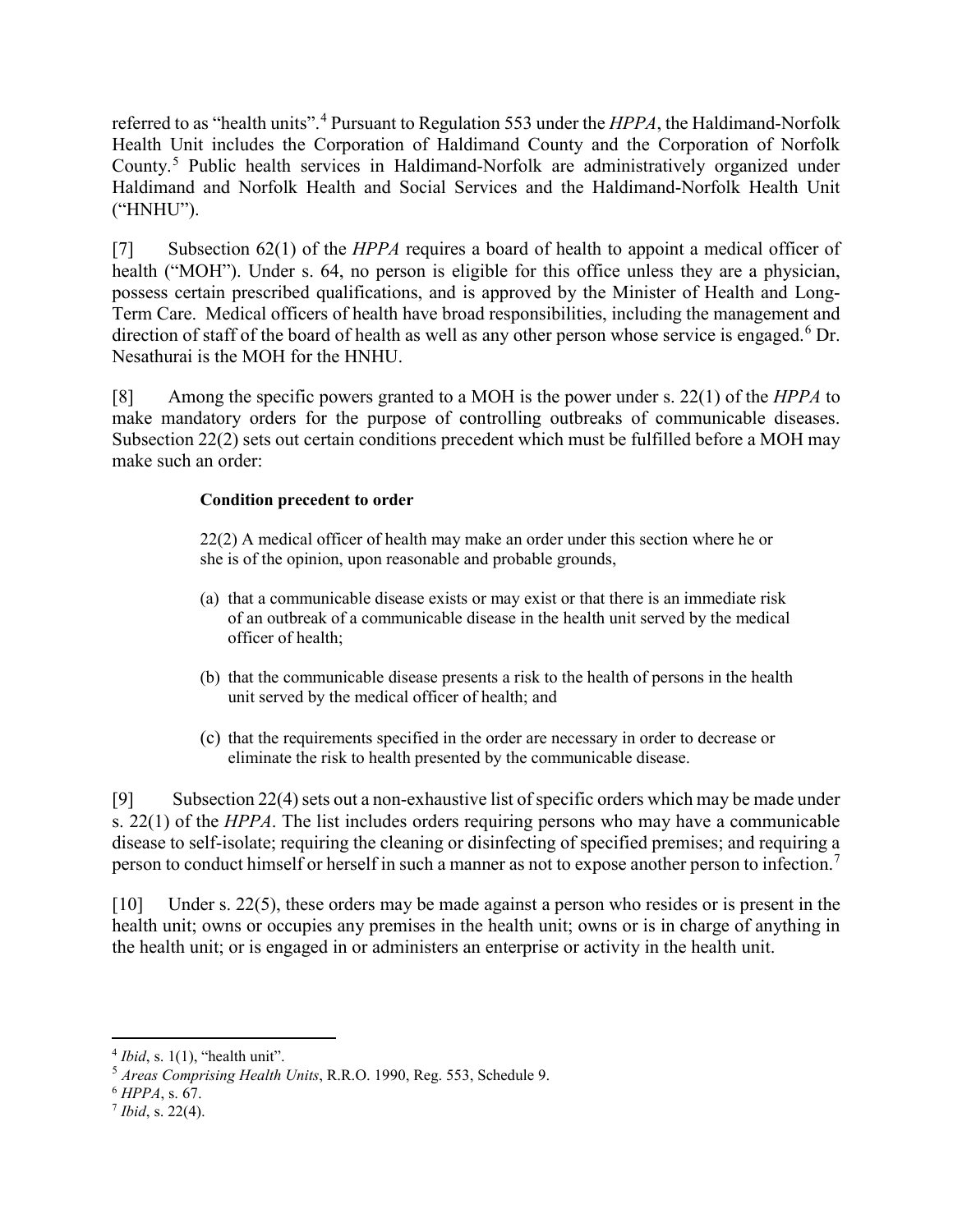[11] When making an order under s. 22(1) of the *HPPA*, the MOH is required to give reasons for the order. If no reasons are given, then pursuant to s. 22(7), the order will not be effective.

[12] Breach of an order under s. 22(1) is an offence under the *HPPA*. <sup>8</sup> On conviction for the offence, an individual may be punished by a fine of up to \$5,000 per day as of the date the order was breached, while a corporation may be punished by a fine of up to \$25,000 per day.<sup>9</sup>

[13] Subsection 44(1) of the *HPPA* provides that a person against whom an order is made may require a hearing of the matter before the HSARB. Following a hearing, the HSARB may confirm, alter, or rescind the order and may substitute its findings for those of the officer who made the order.<sup>10</sup>

## **Factual Background**

[14] Haldimand-Norfolk is home to a number of large agricultural operations, including Schuyler Farms. These operations employ significant numbers of MFWs who, for the most part, are employed through the federal Seasonal Agricultural Workers Program ("SAWP"). Haldimand-Norfolk has the highest number of migrant workers *per capita* in Ontario: out of a population of 109,787 across the region, over  $4000$  are MFWs.<sup>11</sup> Schuyler Farms in particular employs approximately 220 MFWs each year during the growing season.<sup>12</sup>

[15] Beginning in mid-March 2020, international, federal, provincial, and local authorities issued an escalating series of emergency declarations and orders related to the COVID-19 pandemic. The World Health Organization's March 11 declaration that the global outbreak of COVID-19 constituted a "pandemic" was followed by Ontario's declaration of a state of emergency on March 17. Over the next week, the federal cabinet issued four orders-in-council. The first declared COVID-19 to be a severe risk to public health and imposed restrictions on entry to Canada, and the subsequent three revised those entry restrictions. The fourth order-in-council, Guidance for Employers of Temporary Foreign Workers Regarding COVID-19 (the "Federal Government Directive") issued on March 27, 2020, also mandated a 14-day period of isolation for all temporary foreign workers entering Canada. It provided:

The employer can house workers who are subject to self-isolation together, but the housing must enable them to be two metres apart from each other at all times. For example, beds must be at least two metres apart. Shared facilities (for example bathroom, kitchen, living space) are allowed, provided that there is sufficient space in the accommodations for workers to respect the self-isolation requirements. If this requirement cannot be met, alternate accommodations (for example hotel) may be required. In the best interest of all parties, it is recommended that date-stamped photos be taken of the facilities, including the bedroom, to demonstrate compliance.<sup>13</sup>

 <sup>8</sup> *HPPA*, s. 100(1).

<sup>9</sup> *Ibid*, ss. 101(1), (2).

 $10$  *Ibid*, ss. 44(1), (4).

<sup>&</sup>lt;sup>11</sup> Order and Reasons for Decision of the HSARB, June 12, 2020 ("Decision of the HSARB"), Appeal Book and Compendium, Tab 2, at para. 8.

<sup>&</sup>lt;sup>12</sup> Affidavit of Brent Schuyler, Appeal Book and Compendium, Tab 19, p. 731, at para. 3.

<sup>&</sup>lt;sup>13</sup> Decision of the HSARB, para.19.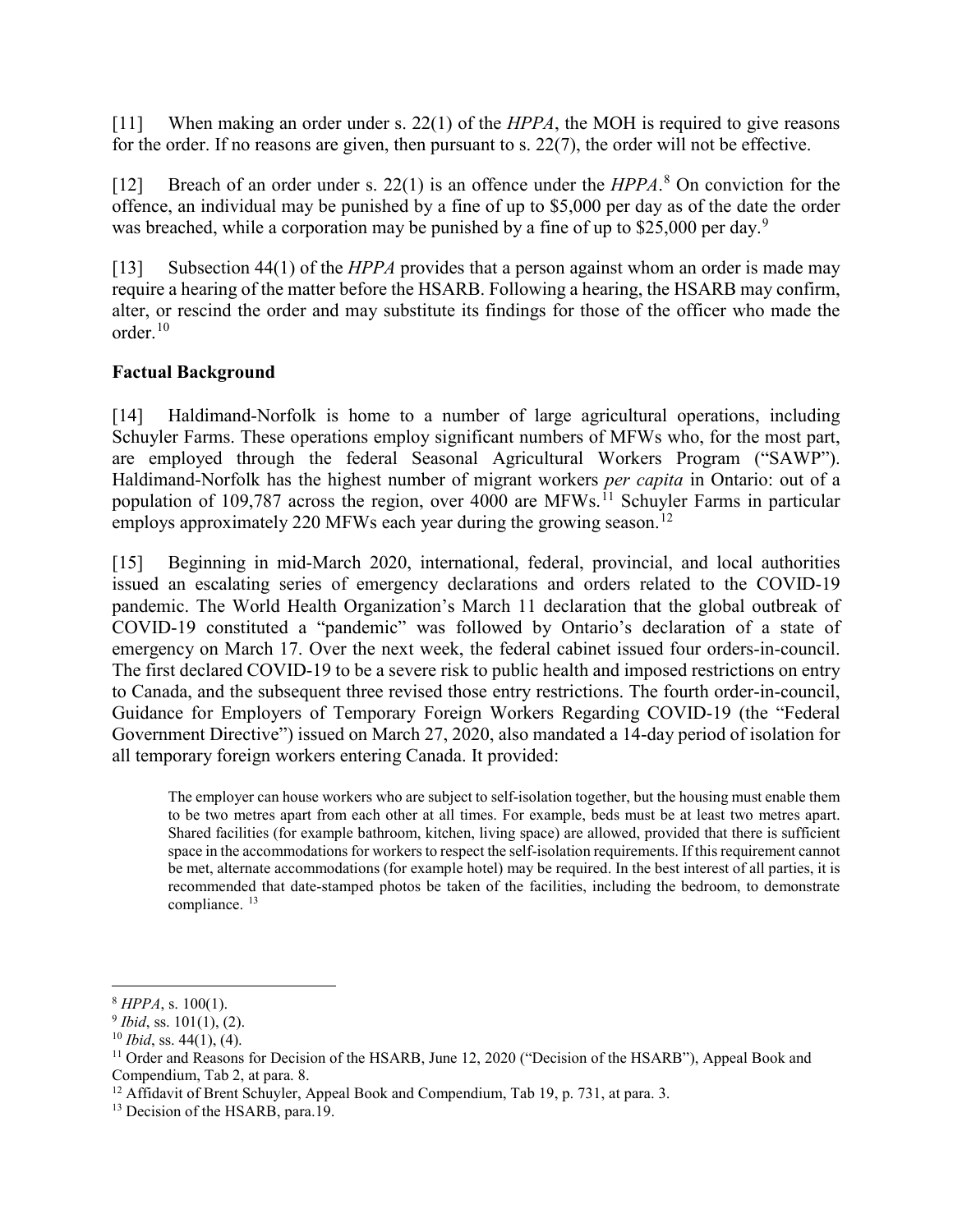[16] The Federal Government Directive sets out requirements regarding cleaning and disinfecting. It also provides that Service Canada investigators will conduct virtual inspections that will focus on compliance, including within the 14-day isolation period. The Federal Government Directive states that when requested, employers will be asked to provide photos of accommodations that allow for social distancing if more than one worker is in quarantine at the same time (i.e., sleeping quarters with beds two metres apart using a tape measure, dining areas with chairs two metres apart using a tape measure, and kitchen and washroom facilities).<sup>14</sup>

[17] In addition to the Federal Government Directive, provinces across Canada and local municipal authorities have adopted varied approaches to dealing with MFWs, some of which are similar to or more conservative than the s. 22 Order in issue here. The Province of New Brunswick completely banned MFWs until May 29, and British Columbia has implemented a quarantine protocol requiring every MFW to self-isolate individually in a hotel room for 14 days.

[18] The order at issue in this appeal was made on March 24, 2020, the same day that Haldimand and Norfolk Counties declared states of emergency. That day, Dr. Nesathurai, in his capacity as MOH for the HNHU, made a class order under s. 22 of the *HPPA* to "All Employers of Seasonal Workers (Migrant Farm Workers) in Haldimand and Norfolk Counties" (previously defined as the "Order"). The Order mandates that employers of MFWs ensure that any such workers remain on the farm in self-isolation for 14 days after arriving in Canada, and that accommodations be made available to facilitate their self-isolation.

[19] Additionally, the Order prohibits "[a]ny new arrivals of seasonal workers" until the employer provides information to the health unit about the MFWs and their arrivals to Canada, and until "a plan for isolation of the workers has been shared and approved by the health unit."

[20] Many of the specific directions made in the Order mirrored guidance already provided by federal and provincial authorities. However, on either March 25 or March 27, Dr. Nesathurai published a "Self-Isolation Plan Checklist" that included a requirement that employers "[e]nsure only a max of 3 seasonal workers to a bunkhouse".

[21] On March 26, 2020, Schuyler Farms submitted a self-isolation plan to the HNHU for approval, which proposed that it would house between 19 and 25 workers per bunkhouse.<sup>15</sup> The HNHU rejected this plan on the basis that Schuyler Farms had not proposed that there be a maximum of three MFWs per bunkhouse in accordance with the Self-Isolation Plan Checklist.<sup>16</sup> Schuyler Farms submitted a revised self-isolation plan on March 28 which complied with the rule; this revised plan was approved by the  $HNHU.<sup>17</sup>$ 

[22] On April 7, 2020, counsel for Schuyler Farms wrote to the HSARB to request a hearing regarding Dr. Nesathurai's Order and the three-worker-per-bunkhouse rule.

# **Decision of the HSARB, June 12, 2020**

 <sup>14</sup> *Ibid*, at para.19.

<sup>15</sup> I*bid*, at para. 40; Affidavit of Brent Schuyler, Appeal Book and Compendium, Tab 19, p. 733, para. 15.

<sup>&</sup>lt;sup>16</sup> Decision of the HSARB, at para. 40.

<sup>&</sup>lt;sup>17</sup> Affidavit of Brent Schuyler, Appeal Book and Compendium, Tab 19, p. 734, at paras. 18-19.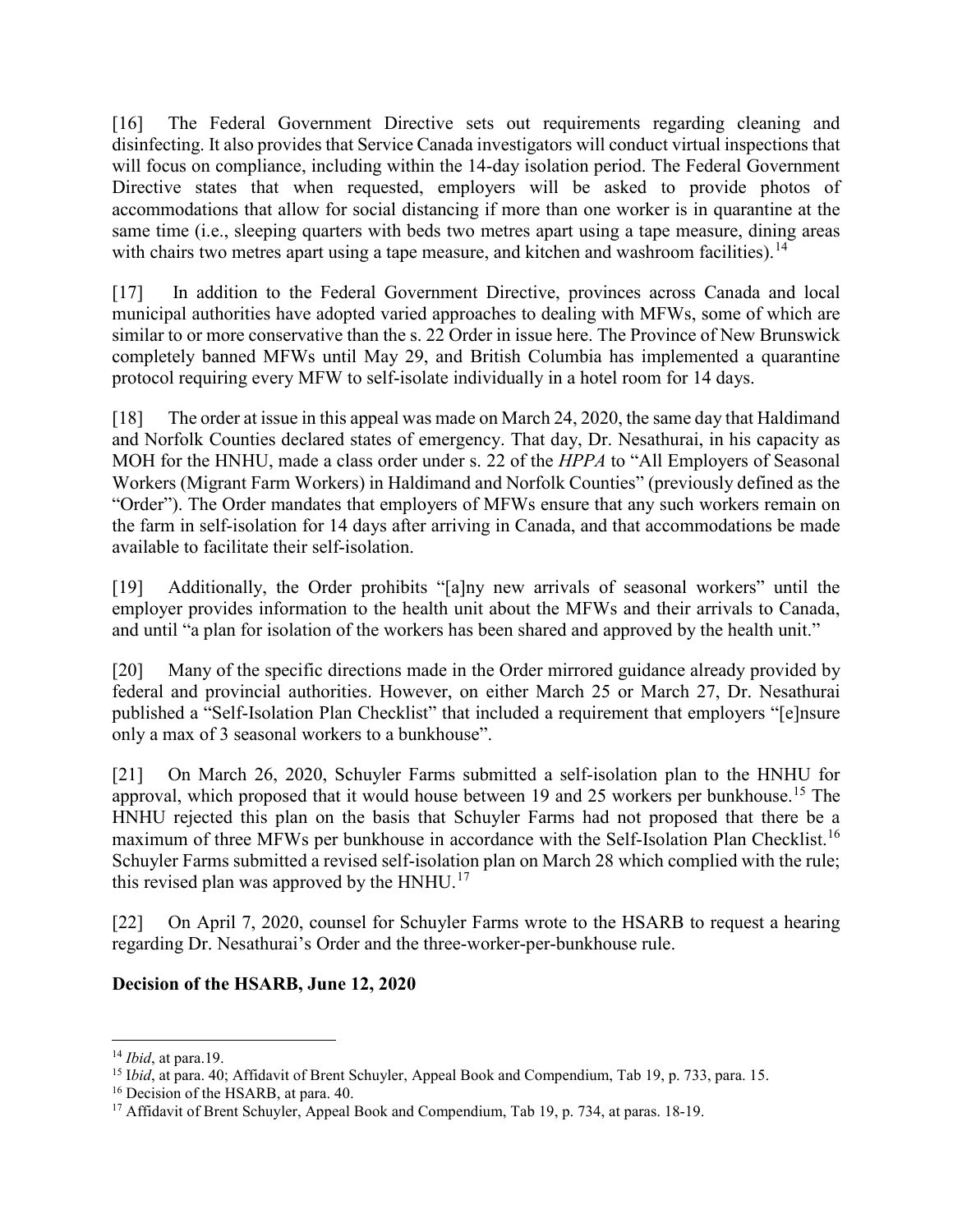[23] The HSARB held a videoconference hearing over six days between May 25 and June 1, 2020. Schuyler Farms conceded that the first two conditions precedent for the issuance of an order under s. 22 of the *HPPA* were made out. However, it argued that the third condition precedent in s. 22(2) was not satisfied because Dr. Nesathurai lacked the requisite reasonable and probable grounds on which to base his opinion that the three-worker-per-bunkhouse rule was necessary to decrease or eliminate the health risks presented by COVID-19.

[24] Schuyler Farms argued that the requirement in the Self-Isolation Plan Checklist that there be no more than three MFWs isolating in each bunkhouse was arbitrary. In particular, Schuyler Farms argued that the restriction was ordered without any consideration of the "wide variations in sizes and facilities of farm bunkhouses." The restriction meant that no more than three MFWs were permitted to self-isolate in a 5000 sq. ft. bunkhouse with multiple showers, toilets, and separate and/or curtained-off sleeping areas, while three MFWs would be permitted to self-isolate in a 450 sq. ft. bunkhouse with a single washroom, kitchen and sleeping area.

[25] Further, according to Schuyler Farms, the impugned requirement in the Self-Isolation Plan Checklist failed to recognize the significance of MFWs to Canada's food supply. Schuyler Farms submitted that, because of the "3 workers per bunkhouse" rule, it and other agricultural employers in Haldimand-Norfolk had not been able to bring in as many MFWs as they would ordinarily require, which jeopardized their planting and harvesting plans.

[26] Dr. Nesathurai submitted that the limit of three MFWs per bunkhouse was necessary so as to reduce the risk of viral transmission among MFWs newly arriving in Canada and living in congregate conditions. The limit applied to all bunkhouses, regardless of size, because it would be difficult to maintain physical distancing at all times even in relatively large bunkhouses, especially in areas like washrooms, stairways and entrance/exit points. Dr. Nesathurai submitted that the formulation of the specific directions in the Order, including the three-worker-per-bunkhouse limit, went "to the heart of the practice of medicine and public health practice", and in particular "making judgements that balance competing priorities".

[27] On June 12, 2020, the HSARB issued its decision, agreeing with Schuyler Farms that the limit of three MFWs per bunkhouse was arbitrary. First, the HSARB held that part of the rationale for the three-worker-per-bunkhouse requirement, namely that it was necessary to protect the health of the community at large, was unfounded. According to the HSARB,

[i]t is only after the self-isolation period that [seasonal workers] are at liberty to interact with the community at large and the Order does not apply to those interactions. The principal risk during the self-isolation period is to the [seasonal workers] themselves and to those who are isolating together. No other contact is allowed during this period.<sup>18</sup>

[28] Second, the HSARB held that it was unreasonable for Dr. Nesathurai to take the position that it is not possible to have more than three MFWs self-isolate in a bunkhouse regardless of its design, size, layout and amenities.<sup>19</sup> While the HSARB accepted Dr. Nesathurai's submission that

<sup>&</sup>lt;sup>18</sup> Decision of the HSARB, at para. 47.

<sup>19</sup> *Ibid*, at para. 56.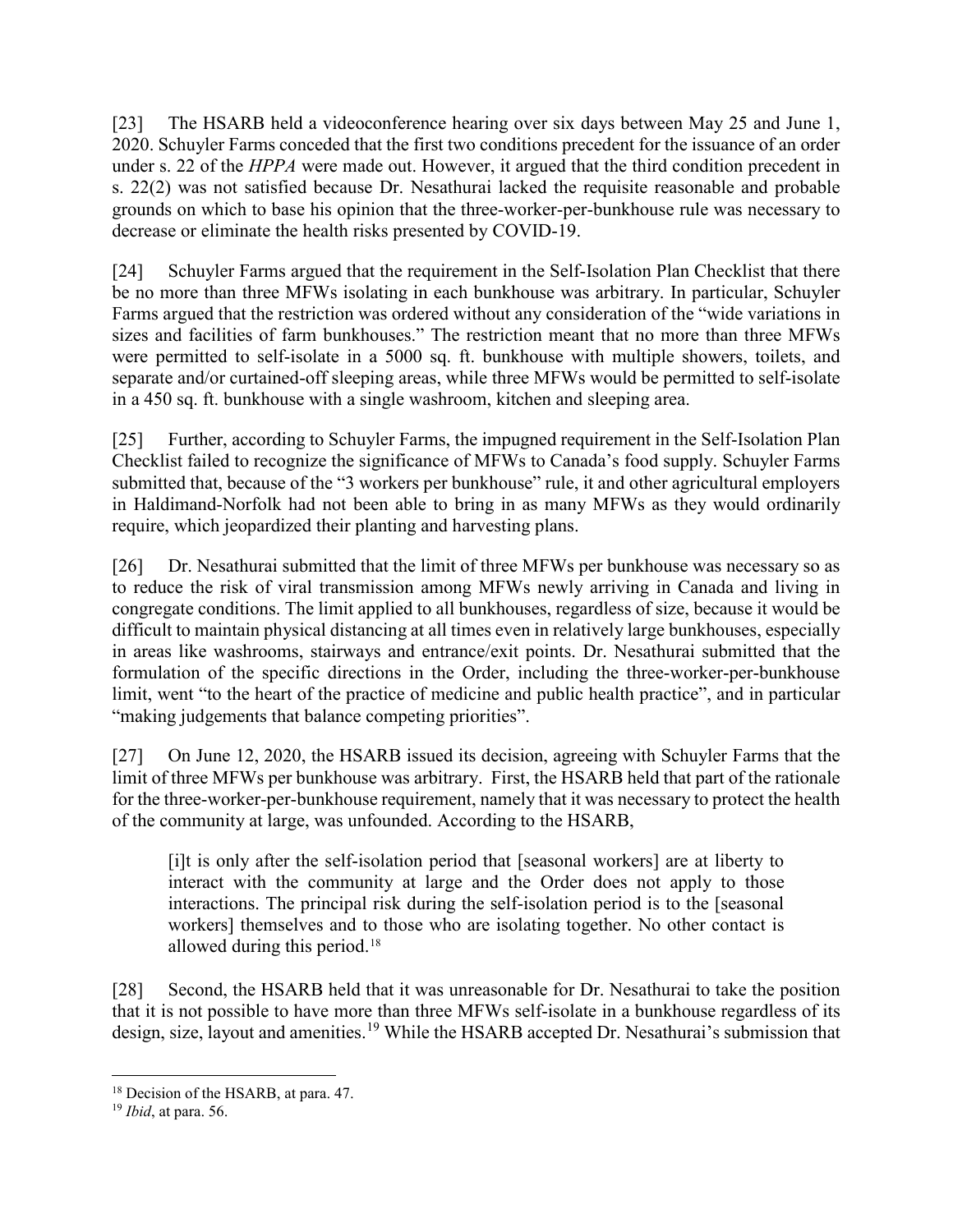it was necessary to restrict the number of MFWs isolating in each bunkhouse, it rejected his argument that the blanket rule in the Self-Isolation Plan Checklist was necessary.<sup>20</sup> The HSARB found that the requirement that an employer submit a self-isolation plan for approval by the HNHU provided a mechanism through which public health staff would be able to assess each bunkhouse arrangement and make individual determinations as to whether each plan was adequate.<sup>21</sup> The HSARB also held, however, that the limit was arbitrary in that Dr. Nesathurai had been unable to articulate a convincing reason for choosing the number "three" as the per-bunkhouse limit.<sup>22</sup>

[29] On the basis of these findings, the HSARB concluded that Dr. Nesathurai did not have "reasonable and probable grounds" to believe that the limit was necessary to decrease or eliminate the risk to health presented by COVID-19.<sup>23</sup> Given that reasonable and probable grounds are statutory conditions precedent to a MOH's authority to issue mandatory orders pursuant to s. 22(2) of the *HPPA*, the HSARB struck out the three-per-bunkhouse limit and left the remainder of the Order intact.

[30] Dr. Nesathurai filed his Notice of Appeal with the Divisional Court on June 12, 2020. By operation of s. 25(1) of the *Statutory Powers and Protection Act*, R.S.O. 1990, c.22, the HSARB's decision was stayed pending disposition of the appeal.

# **Court's Jurisdiction**

[31] The Divisional Court has jurisdiction to hear this appeal pursuant to s. 46(1) of the *HPPA*.

[32] Under s. 46(5) of the *HPPA*, an appeal to the Divisional Court may be made on questions of law or fact or both, and the court may confirm, alter, or rescind the decision of the HSARB. The court may also exercise all powers of the HSARB to confirm, alter, or rescind the decision under appeal. In the alternative, the court may remit the matter to the HSARB for rehearing, in whole or in part, in accordance with any directions of the court.

## **Standard of Review**

[33] The parties agree that, pursuant to *Canada (Minister of Citizenship and Immigration) v. Vavilov*, <sup>24</sup> the judicial appellate standards are applicable in this appeal. In accordance with *Housen v. Nikolaisen*, questions of law are reviewed on the standard of correctness.<sup>25</sup> Questions of fact and of mixed fact and law are reviewed on the deferential standard of "palpable and overriding error".<sup>26</sup> Where a question of law can be extricated from a question of mixed fact and law, that legal question will be reviewed on the correctness standard. $27$ 

 <sup>20</sup> *Ibid*, at paras. 59, 62.

<sup>21</sup> *Ibid*, at para. 57.

<sup>22</sup> *Ibid*, at paras. 57-58.

<sup>23</sup> *Ibid*, at para. 62.

<sup>24</sup> *Canada (Minister of Citizenship and Immigration) v. Vavilov*, 2019 SCC 65, 441 D.L.R. (4th) 1.

<sup>25</sup> *Housen v. Nikolaisen*, 2002 SCC 33, [2002] S.C.R. 235, at para. 8.

<sup>26</sup> *Ibid*, at para. 10.

<sup>27</sup> *Ibid*, at para. 36.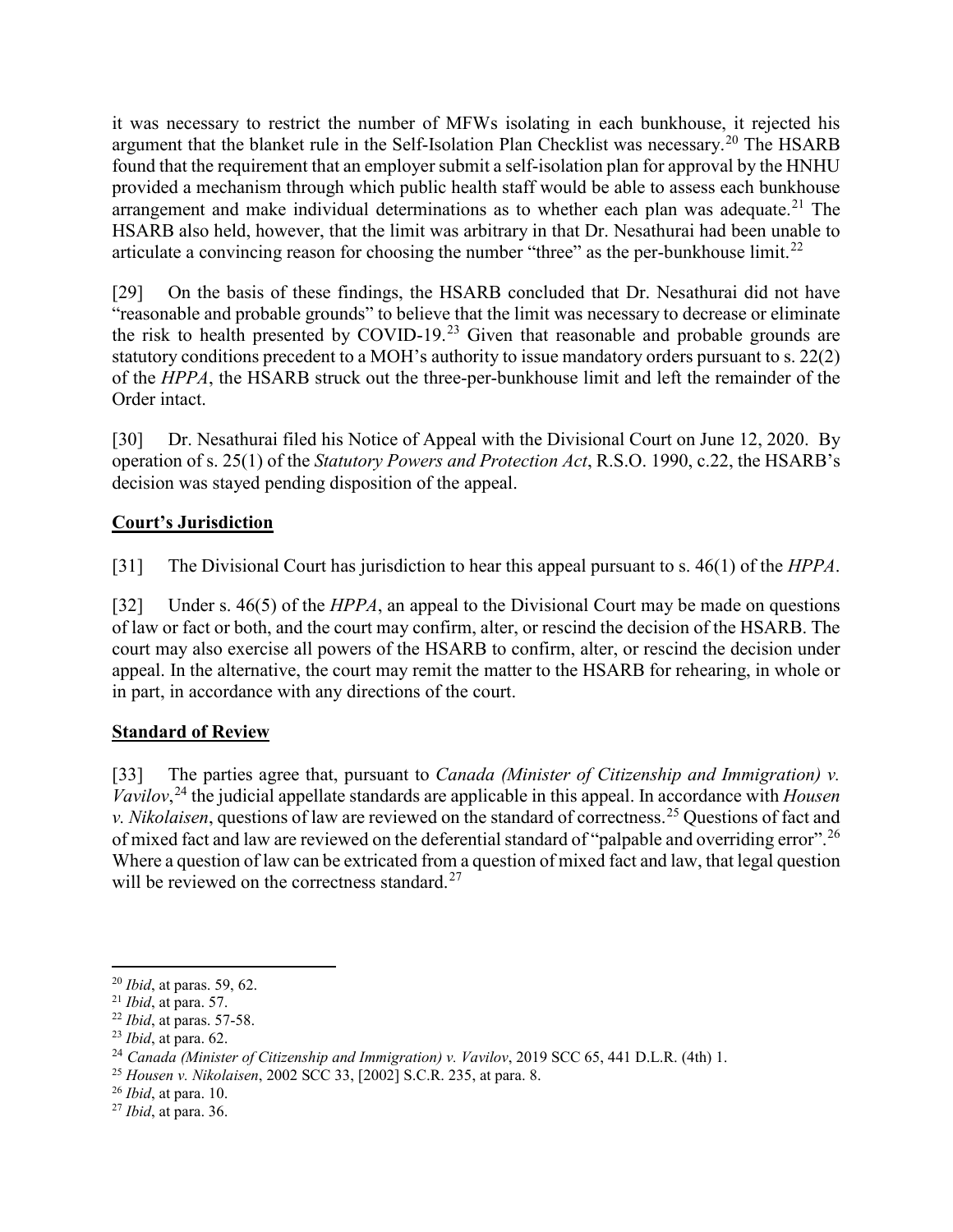### **Issues**

[34] The following issues are raised in this appeal:

- 1) Did the HSARB err by applying the wrong test and too high a standard of proof?
- 2) Did the HSARB err by failing to consider that the Order is a class order?
- 3) Did the HSARB err when it found that the "3 to a bunkhouse" rule was arbitrary?
- 4) Did the HSARB err by considering economic arguments?

## **Analysis**

### **Issue 1: Did the HSARB apply the wrong test and too high a standard of proof?**

[35] Dr. Nesathurai submits that the HSARB applied the wrong test in its review of the Order. In its reasons, the HSARB articulated the question before it as:

whether the three criteria in the condition precedent to the making of an order set out in section 22(2) have been met and, if so, whether the requirement contained in the Self-Isolation Plan Checklist [the 3 to a bunkhouse rule] is reasonably necessary to decrease or eliminate the risk to health presented by COVID 19 to persons living within the jurisdiction...<sup>28</sup>

[36] Dr. Nesathurai submits that it was not the Board's role to decide if the impugned requirement was reasonably necessary; the HSARB's role is not to stand in the place of the MOH and reconsider the exercise of that judgment; it had to determine whether the MOH had reasonable and probable grounds for finding that the requirement was necessary.

[37] Dr. Nesathurai submits that had the HSARB applied the proper standard and exercised its role appropriately, it would have found ample grounds for the three-worker-per-bunkhouse rule, including the evidence before it that minimizing the number of MFWs self-isolating in the same bunkhouse is the safest approach.

[38] We agree with Schuyler Farms that there is support in the *HPPA* and jurisprudence that hearings in respect of s. 22 orders are to proceed *de novo*. The *HPPA* gives the HSARB the right to receive and consider evidence beyond that which was available when the order under review was made and the authority to "substitute its findings for that of the medical officer of health or public health inspector who made the order".<sup>29</sup> We also note the absence of any words like "appeal" or "review" in the HSARB's grant of authority over a s. 22 order. Rather, a person against whom an order under the *HPPA* is made can "requir[e] a hearing" in respect of that order.<sup>30</sup>

 <sup>28</sup> Decision of the HSARB, at para. 31.

<sup>29</sup> *HPPA,* s.44(4).

<sup>30</sup> *Ibid*, s.44(1).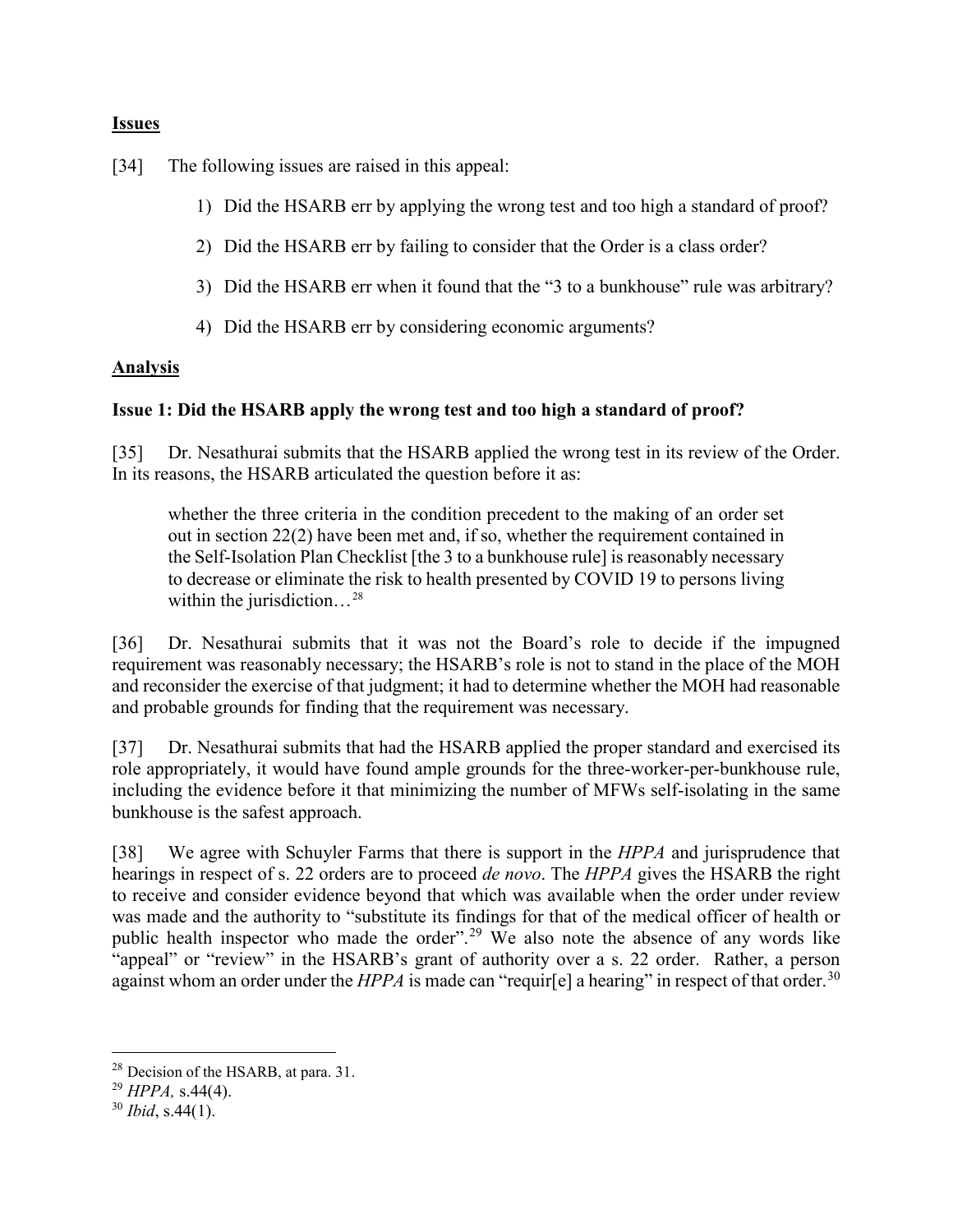By contrast, the provisions regarding an appeal to the Divisional Court use the word "appeal" and require that the record of the HSARB's decision be filed with the court.<sup>31</sup>

[39] We also agree that the HSARB articulated the correct test of "reasonable and probable grounds" several times in its decision and that the decision should not be parsed and one line seized upon for the purpose of finding errors.

[40] With respect to the correct standard of proof, a long line of Board decisions expresses the general principle that, consistent with the precautionary approach warranted in the public health context, the standard of proof that must be met by a MOH or public health inspector in order to justify an order before the HSARB is significantly less than either the criminal standard of proof or the ordinary civil standard of proof on a balance of probabilities.<sup>32</sup>

[41] The leading case in the HSARB's jurisprudence on the standard of proof to be applied is *481799 Ontario Ltd. v. Waterloo Region of Public Health (Waterloo).* <sup>33</sup> That decision dealt with a health hazard under s. 13 of the *HPPA*, which is worded similarly to s. 22(2). <sup>34</sup> W*aterloo* confirms that the "reasonable and probable grounds" requirement creates a standard of proof that is significantly lower than the civil standard.<sup>35</sup> It held that the purpose of the *HPPA* helps to inform the question of what is reasonable in the circumstances.<sup>36</sup> It accepts that one purpose of the *HPPA*, as its name suggests, is the protection of public health. It held that it is sufficient if the grounds are informed by scientific literature and exercised fairly and suitably under the circumstances.<sup>37</sup>

[42] In this case, as the Board noted, "it is a matter of public knowledge that we are living through the worst pandemic since the 1918 Spanish flu".<sup>38</sup> Both parties agreed, and the Board appeared to accept, that: $^{39}$ 

- international travel poses an increased risk for transmission of COVID-19;
- congregate living poses an increased risk for transmission of COVID-19;

 $31$  Ibid, s. 46(5).

<sup>32</sup> Jane Speakman, Lori Stoltz, & Rod Blake, *Public Health Law and Practice in Ontario: Health Protection and Promotion Act* (Toronto: Thomson Carswell, 2008), at p. 246.

<sup>33</sup> *481799 Ontario Ltd. v. Waterloo (Region) Public Health*, 2005 CarswellOnt 10158 (Ont. HSARB). 34 Subsection 13(2) of the *HPPA* provides:

<sup>13(2)</sup> A medical officer of health or a public health inspector may make an order under this section where he or she is of the opinion, upon reasonable and probable grounds,

<sup>(</sup>a) that a health hazard exists in the health unit served by him or her; and

<sup>(</sup>b) that the requirements specified in the order are necessary in order to decrease the effect of or to eliminate the health hazard.

<sup>35</sup> *Waterloo*, at para. 35. See also *K.S. v. Elgin St. Thomas Public Health*, 2009 CanLII 91091 (Ont. HSARB), at para. 34. Although on occasion, the Board has applied the "balance of probabilities" standard, it has generally done so without analysis: see e.g., *M.I. v. Ramsay*, 2017 CanLII 15041 (Ont. HSARB), at para. 28.

<sup>36</sup> *Waterloo*, at para. 35.

*<sup>37</sup> Ibid*.

<sup>38</sup> Decision of the HSARB, at para. 35.

<sup>&</sup>lt;sup>39</sup> *Ibid*, at paras. 58-59; Schuyler testimony, Appeal Book and Compendium, Tab 13, at pp. 466-67; Schuyler Opening Submissions, Appeal Book and Compendium, Tab 11, at pp. 456-57.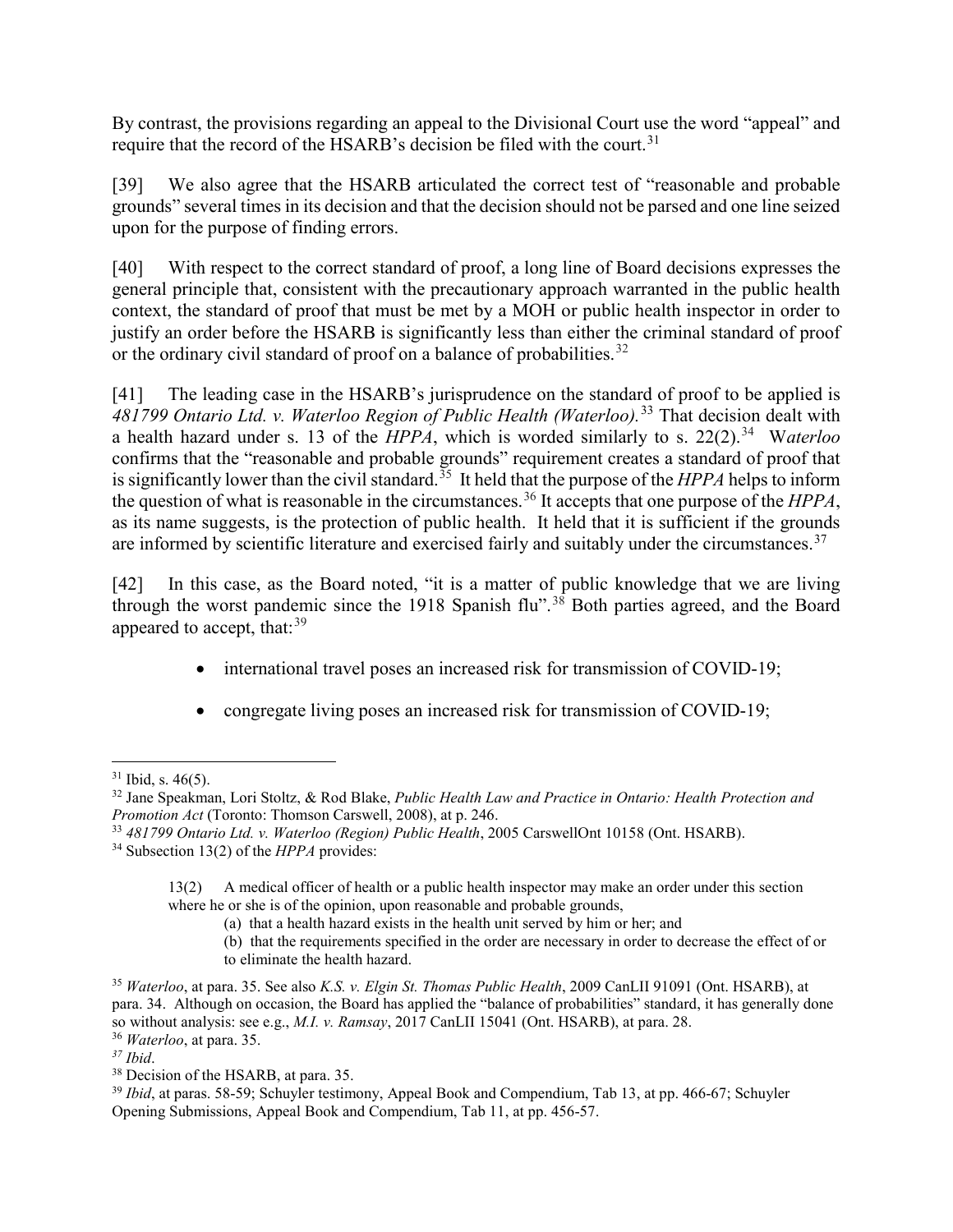- it is necessary to restrict the number of occupants in a bunkhouse during the selfisolation period;
- the number of MFWs who can safely self-isolate in a bunkhouse is far fewer than the number that are allowed to occupy these dwellings under ordinary circumstances; and
- the safest self-isolation situation is for each worker to isolate alone.

[43] The HSARB did not articulate the threshold to be applied when determining whether there were reasonable and probable grounds. Given the existence of a global pandemic, the fact that COVID-19 had already spread to Ontario and the severity of its potential consequences, this is a case in which the severity of the risk should have led the HSARB to consider whether there was a greater likelihood that there were "reasonable and probable grounds" to believe that the "3 to a bunkhouse" rule was necessary.

[44] The HSARB's decision as a whole raises concerns that it did not apply the appropriate threshold of proof. In fact, as explained further below, it is hard to see how the undisputed facts alone do not meet the reasonable and probable grounds standard for imposing a "3 to a bunkhouse" maximum.

[45] The HSARB also found that Dr. Nesathurai failed to provide a concrete reason for why he chose the number "3" per bunkhouse.<sup>40</sup> As expanded upon later in these reasons, this ignored the numerous reasons Dr. Nesathurai provided for his decision, including a focus on prevention and the precautionary approach to public health orders. This too suggests that the HSARB was not applying the proper threshold of proof indicated by the severe nature of the risk of a global pandemic and the imminence of its potential consequences.

[46] Counsel for Schuyler Farms argued that the "3 to a bunkhouse" rule was clearly not necessary because the Federal Government Directive specifically addressed the housing of MFWs in a detailed way, and Service Canada was inspecting bunkhouses and other accommodations to ensure compliance with its rules. Given that other provinces and other health units in Ontario were content to rely on the Federal Government Directive, there was no reason why Haldimand-Norfolk could not do the same.

[47] In contrast to Schuyler Farms's position, both Dr. McGeer and Dr. Nesathurai (the only two witnesses with public health expertise) testified that federal public health guidance tends to be general, given its broad application, and needs to be adapted to the local context.<sup>41</sup> Dr. Nesathurai's evidence was that the *HPPA* contemplates that a MOH for a health unit may make an order that is more restrictive than provincial or federal guidelines and that the purpose of establishing local health units and local MOHs is to allow significant health decisions to be tailored to the realities and experiences at the local level.<sup>42</sup>

 <sup>40</sup> Decision of the HSARB, at para. 58.

<sup>41</sup> McGeer testimony, Appeal Book and Compendium, Tab 16, pp. 718-20; McGeer Report, Appeal Book and Compendium, Tab 10, at p. 309; Nesathurai testimony, Appeal Book and Compendium, Tab 14, at pp. 506-08. <sup>42</sup> Affidavit of Dr. Nesathurai sworn May 15, 2020 at para.16.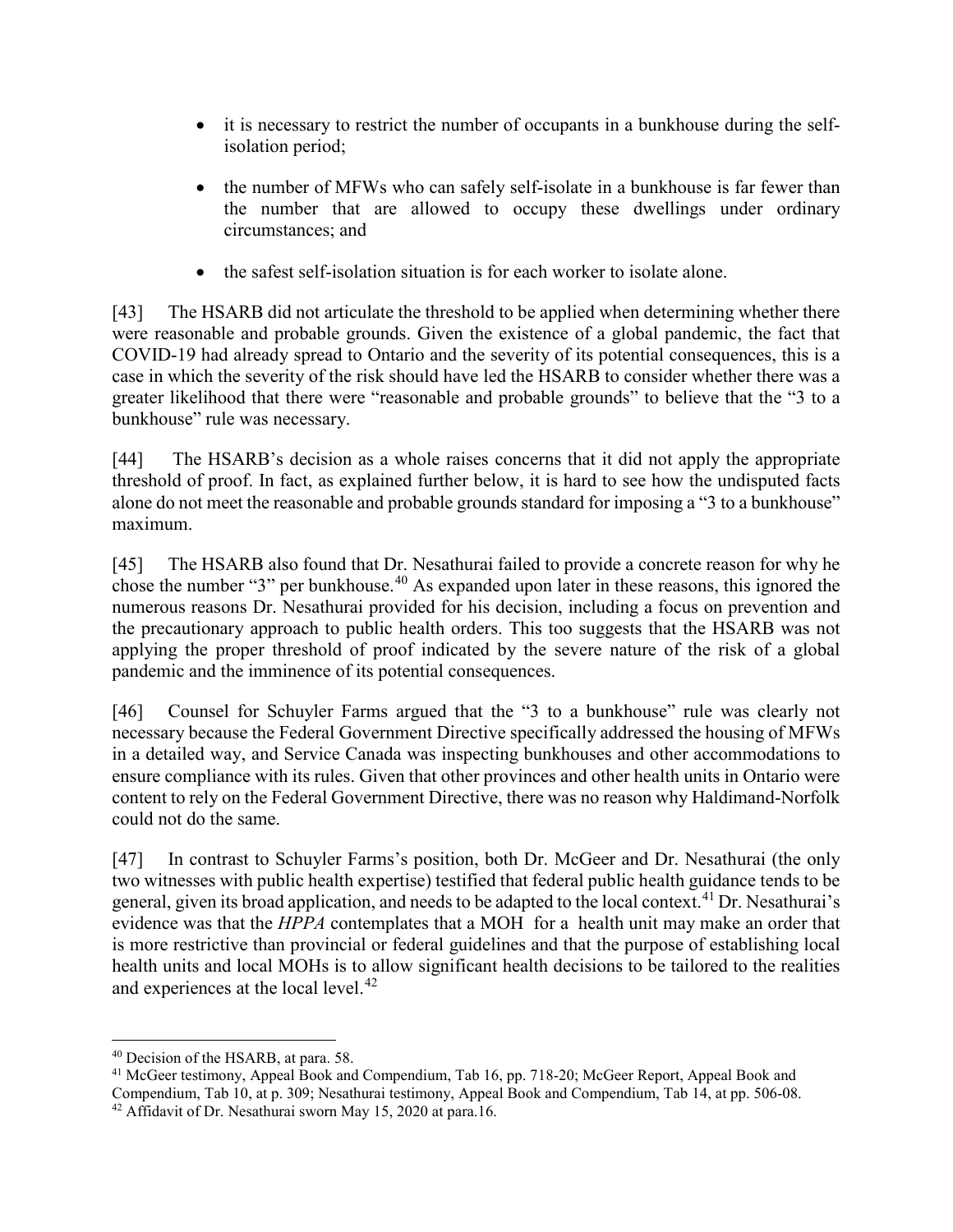[48] The Federal Government Directive makes it clear that employers must follow public health requirements and guidance issued by the Government of Canada, the provincial government, and local authorities.<sup>43</sup> Provincial guidance similarly urged employers to rely on the local public health unit for advice on isolation requirements.<sup>44</sup> The Federal Government Directive recognized that alternate accommodations like a hotel may be required if the requirement of two metres apart cannot be met.

[49] Further, the Federal Government Directive applies to all temporary foreign workers (e.g., nannies) and not just MFWs, who are recognized as a particularly vulnerable group of foreign workers.

[50] Routine bunkhouse inspections, which were formerly carried out by public health inspectors, are not occurring during the pandemic (the inspectors having been re-assigned to the review and approval of isolation plans).<sup>45</sup> Inspections by Service Canada are virtual only, and by their nature, are not suited to the granular assessment of each bunkhouse required to analyze the individual design and layout to determine if social distancing is possible.

[51] Given this evidence, we reject the argument advanced by Schuyler Farms that there were no reasonable and probable grounds for finding that the "3 to a bunkhouse rule" was necessary because of the existence of the Federal Government Directive and the virtual inspections being carried out by the federal government.

[52] The scheme of the *HPPA* recognizes that different MOHs may take different approaches based on the same set of circumstances. Because s. 22 requires a MOH to have only reasonable and probable grounds for his or her opinion, this suggests that in many cases there are a variety of different approaches that can be justified. There is rarely a single right answer to any public health question - and this is particularly true in the midst of a pandemic involving a novel disease, where knowledge is evolving daily.

[53] For this reason, to succeed on a challenge to a MOH's s. 22 Order, it is not enough for the party challenging the order to argue that there is another approach that someone else has adopted that they would prefer and that, in their opinion, would also address the risk to health.<sup>46</sup>

[54] We conclude that the HSARB applied too high a standard of proof in its review of the Order.

# **Issue 2: Did the HSARB fail to consider that Dr. Nesathurai's Order was a class order?**

<sup>&</sup>lt;sup>43</sup> See e.g., Exhibits "K" & "L" to Nesathurai Affidavit, Appeal Book and Compendium, Tab 8C, at p. 165, and Tab 8D, at p. 169.

<sup>44</sup> Schuyler's Grounds for hearing, "Guidance for Employers of Temporary Foreign Workers", available online at  $\langle$ http://www.health.gov.on.ca/en/pro/programs/publichealth/coronavirus/docs/2019\_foreign\_workers\_guidance.pdf >; Federal & Provincial Inspections on Agricultural Employers & Temporary Foreign Workers During COVID-19, dated May 20, 2020 (excerpt), Appeal Book and Compendium, Tab 22.

<sup>45</sup> Miranda Affidavit, Appeal Book and Compendium, Tab 9, at para. 38.

<sup>46</sup> See e.g., *Chalut v. Sudbury and District Health Unit*, 1986 CarswellOnt 3265 (Ont. HPAB), at paras. 3-4; Speakman et al., *Public Health Law and Practice in Ontario*, at p. 249.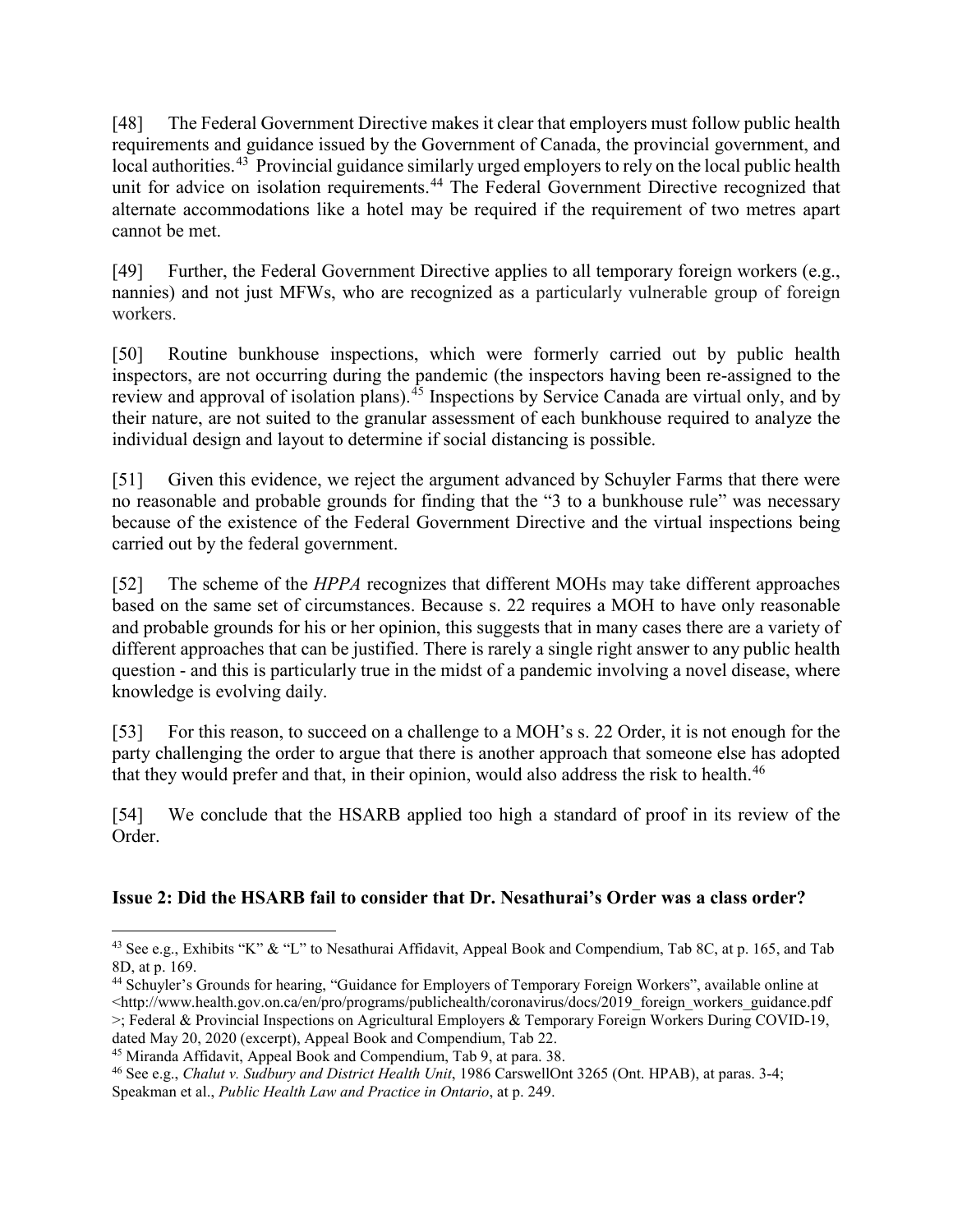[55] The Appellant argues that the Divisional Court erred in failing to consider and treat the order as a "class order". We agree.

[56] Section 22(5.0.1) of the *HPPA* specifies that an order made by the MOH under that section "may be directed to a class of persons who reside or are present in the health unit served by the medical officer of health".

[57] The power to make a class order came into force during the SARS crisis in response to concerns expressed at the time over the need for public health tools that would allow for rapid and widespread responses to communicable diseases. Following the SARS crisis, the Standing Committee on Justice Policy held public hearings at which the Chief Medical Officer of Health in Ontario at that time, Dr. Sheila Basrur, gave the following evidence about the need for class orders in the context of a public health crisis:

One of the elements that arose during SARS was our inability to issue orders on anything but a person-by-person, one-at-a-time kind of basis. There was an instance wherein we had an entire group of people who needed to be put in quarantine on a weekend. It was physically and logistically impossible to issue orders person to person on a Saturday afternoon for 350 people who happened to live in three or four health units all at once, each with their own MOH, their own solicitors and so on. So now there is an amendment to the act. Again, that was processed even between phases one and two of the SARS outbreak. So things can happen fast when the will is there, but also when the need is apparent, such that orders can be issued against a class of persons. In a future pandemic or other wide-scale emergency, that will be a very helpful provision so we can issue mass orders if necessary and if warranted under the circumstances.

[58] In this case, the MOH explicitly made a class order. However, the HSARB never refers to the fact that it was dealing with a class order in considering whether the order "was necessary in order to decrease or eliminate the risk to health presented by the communicable disease".

[59] More significantly, the HSARB never considered that the order was a class order in determining that the order was arbitrary. Rather, the Board focused on the impact of the order on individual class members and found that MOH should determine the appropriate number of people per bunkhouse on a case-by-case basis, making the following finding:

All of the parties and their experts acknowledged and accepted that travel and congregate living pose and increased risk for transmission of communicable diseases. The Board acknowledges the Respondent's position that it is necessary to restrict the number of occupants isolating in a bunkhouse, and that the number of MFWs who can safely self-isolate in a bunkhouse is far fewer than the number that are allowed to occupy these dwellings under ordinary circumstances. The Respondent and the [Public Health Unit] are able to monitor the arrival and isolation of MFWs during the mandatory 14 day self-isolation period by receiving, analyzing, requiring amendments and the approving the self-isolation plan required by the Section 22 Order. **That requirement provides the [Public Health Unit]**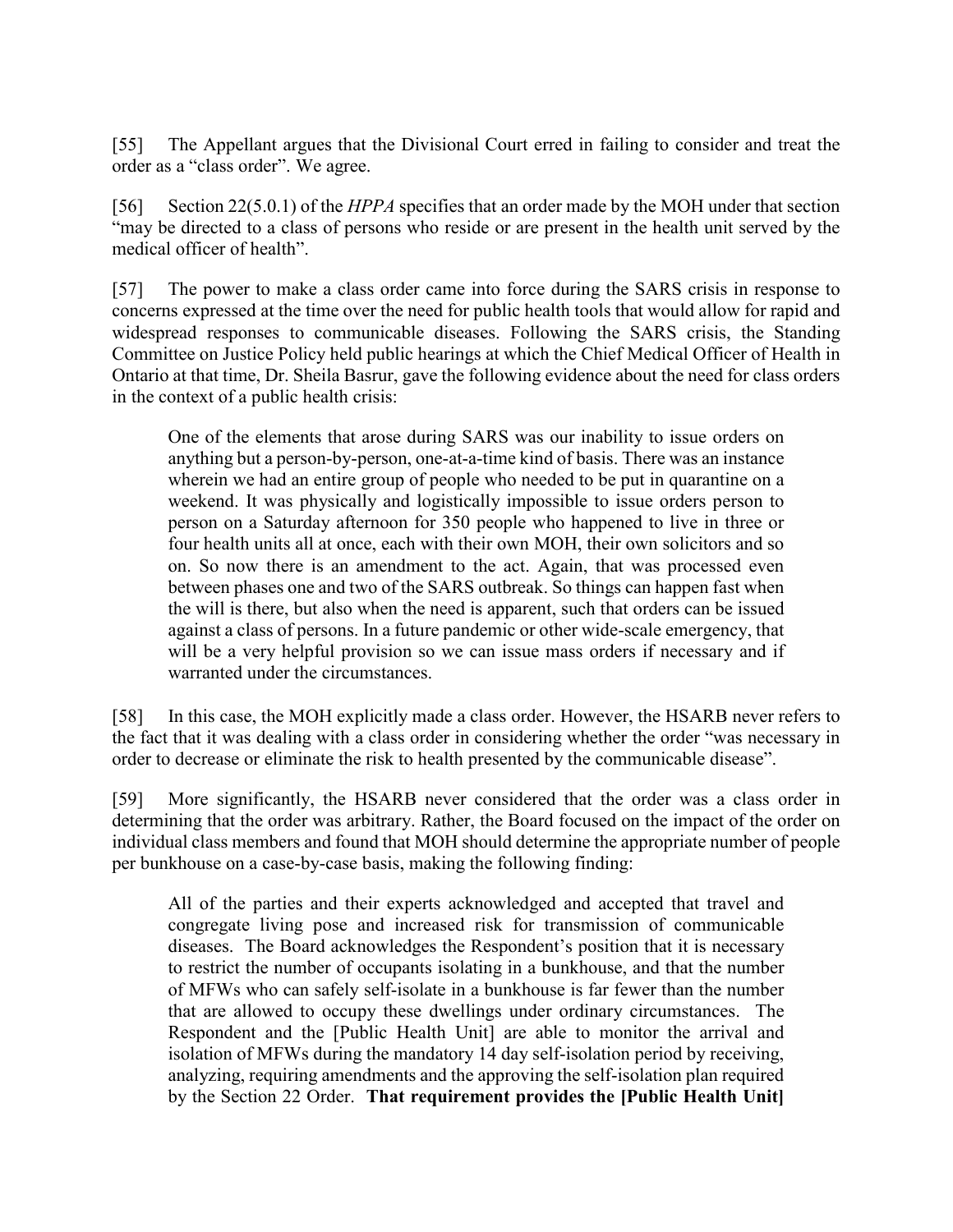**with an ability to review the isolation plans submitted by the farmers/employers of MFWs and take into account specific circumstances and characteristics of each bunkhouse to arrive at an approved self-isolation plan which will address the reasons for the Section 22 Order and the protection of the public.** [Emphasis added.] $47$ 

[60] By definition, a class order is a blunt instrument. It is a tool available to the MOH for the purpose of addressing the risks associated with an infectious disease in the context of the urgent circumstances, limited resources and a widespread risk that the disease will spread. Here, the Board gave no consideration to whether a class order was appropriate in the circumstances of this case. Instead, the Board focused on the impact of the order on individual farmers and suggested that a better approach would be to tailor the number of MFWs allowed to self-isolate in a bunkhouse on a case-by-case basis.

[61] In our view, this was an error of law. The Board ought to have had regard to the class nature of the order and the purpose of such an order. Its analysis ought to have led the Board to consider the circumstances in which the order was made in this case and whether these circumstances justified making a class order that would have application throughout the public health unit. In doing so, as reviewed in more detail below, the Board failed to consider the MOH's evidence regarding the scope of the issue it was dealing with and its limited resources. There are over 600 bunkhouses in the health unit. A case-by-case analysis would be unworkable because there are insufficient resources to inspect and assess each bunkhouse for the possibility that more than three MWFs could safely self-isolate. The evidence was that the resources previously allocated to bunkhouse inspections had been redeployed to deal with COVID-19 and its effects on the health unit.<sup>48</sup> This evidence was relevant to the class nature of the order and it ought to have been reviewed and treated accordingly.

[62] The Respondent argues that the Board's approach to the class order was not an error because it properly considered the impact of the order on the individuals affected. The suggestion is that a class order must have a similar impact on all members of the class, otherwise it is not justified. By way of example, the Respondent argues that the Federal Government Directive that requires six-foot distancing at all times has a similar impact on all bunkhouses, but the 3-personper-bunkhouse rule does not have a similar impact. We do not accept that a class order can only be justified if it has an equal impact on all members of the class. Again, class orders are a tool given to public health officials to deal with urgent and widespread public health risks in the context of limited resources. The applicable test, as reviewed above, includes whether "the requirements specified in the order are necessary in order to decrease or eliminate the risk to health presented by the communicable disease". There is no basis for finding that, in the case of a class order, the requirements must have an identical impact on each member of the class. By definition, necessity may justify using an approach that has a differentiated impact on different members of the class.

<sup>&</sup>lt;sup>47</sup> Decision of the HSARB, para.59.

<sup>48</sup> Miranda Affidavit, Appeal Book and Compendium, Tab 9, para. 38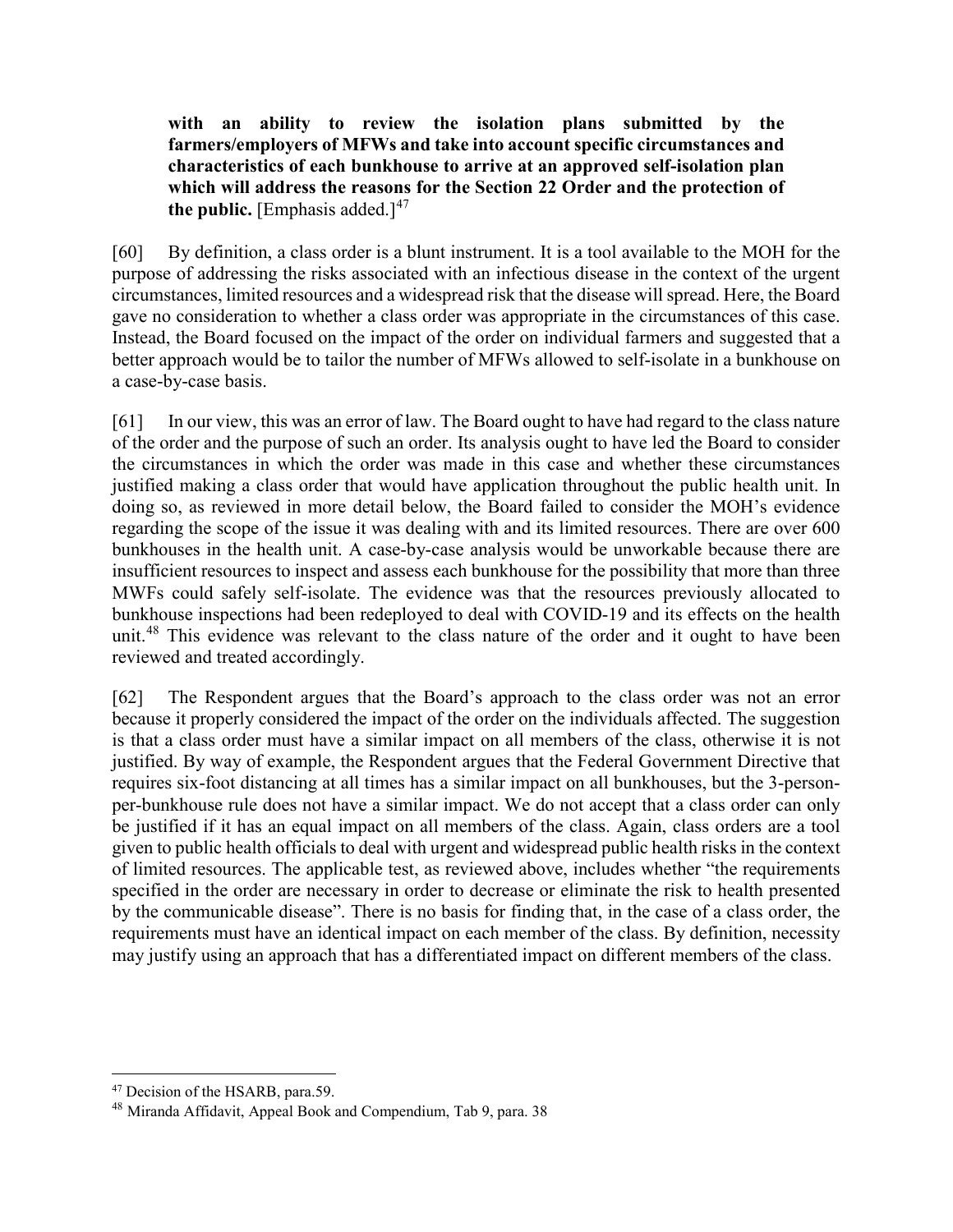[63] The Respondent also argues that section 22(5.0.5) of the *HPPA* makes clear that class orders are meant to have a similar impact on all class members. This subsection provides as follows:

Where a class of persons is the subject of an order under subsection (5.0.1), any member of the class may apply to the Board for the purposes of requiring a hearing under section 44 respecting that member.

[64] That provision makes clear that individuals affected by a class order can seek to challenge an order based on their own circumstances. However, it does not state or support a finding that all persons affected by a class order must be in a similar situation. In this case, the Appellant did not seek to be exempted by the order, but rather challenged the whole order as it applies to all members of the class.

[65] Accordingly, in our view, it was an error of law for the Board to fail to consider that it was dealing with a class order. The Board thereby failed to consider whether the requirement of no more than three people per bunkhouse was necessary on a class basis rather than on an individual basis.

# **Issue 3: Did the Board Err in Finding that the "3 to a Bunkhouse" Rule is Arbitrary?**

### The Board's Reasons on this Issue

[66] For ease of reference, the Board's reasons on this issue at paras. 56-58 are reproduced below:

With respect, the Board finds the Respondent's position that it is not possible to have more than 3 MFWs self-isolate in a bunkhouse regardless of its design, size, layout and amenities to be unreasonable. The explanation given was that there are various points in the bunkhouse which make it difficult to maintain the required social distancing, including the washroom, the stairway and entrance and exit points.

The Board finds that the requirement that a maximum of 3 MFWs per bunkhouse is arbitrary and does not take into account the specifics of each bunkhouse. There was no convincing reason given as to why there is a limit of 3 MFWs to a bunkhouse. …

The Respondent indicated that the limit of a maximum of 3 MFWs per bunkhouse goes to the heart of the practice of medicine and public health practice, making judgements that balance competing priorities being a core skill for a public health physician. The Respondent was, however, unable to provide a concrete reason for why he chose the number "3" per bunkhouse. He suggested variously that it was based on the average size of a household in HNC or on the average number of people returning from a cruise ship.

#### Summary of Board's Errors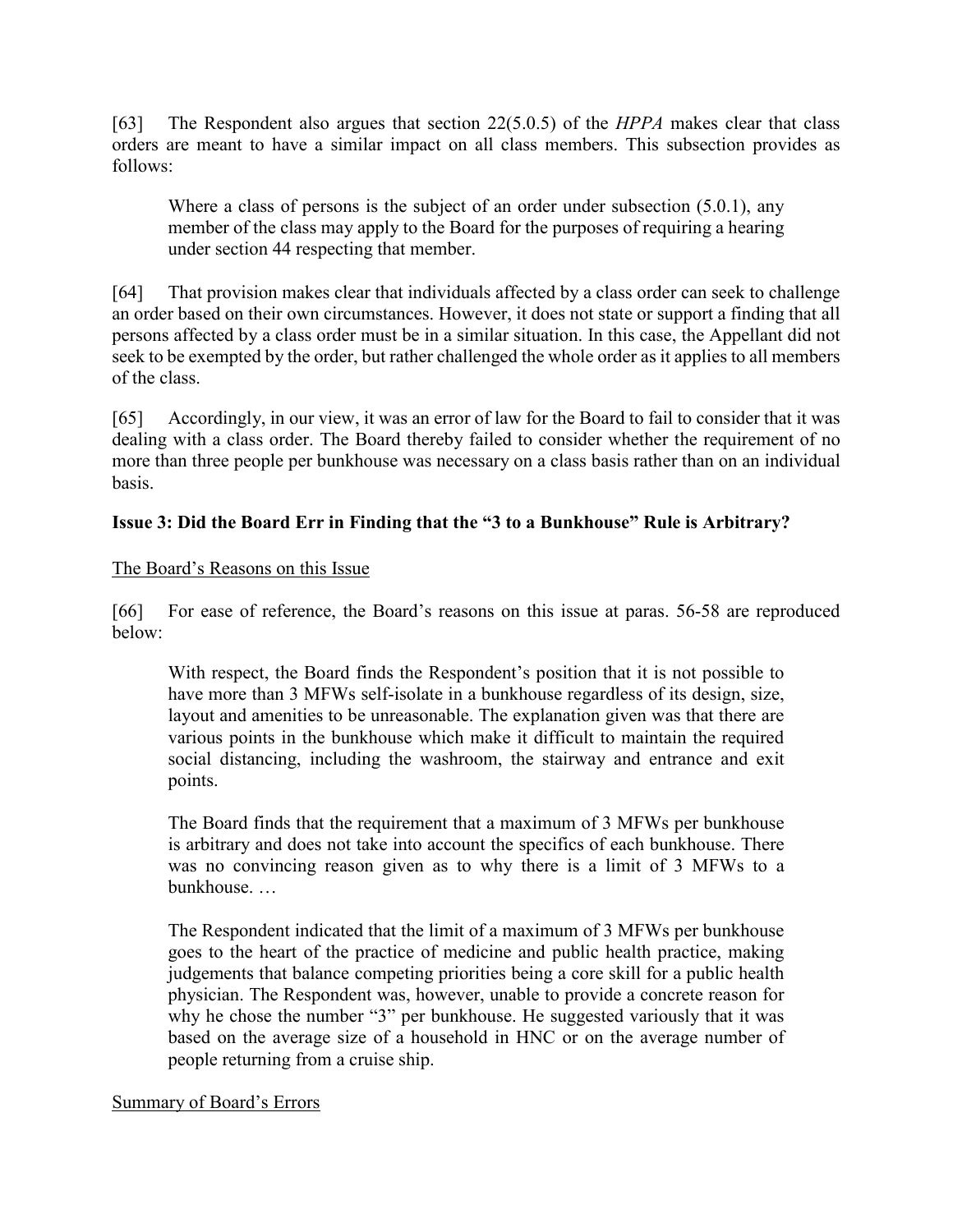[67] In reaching this conclusion the Board made the following palpable and overriding errors, each of which will be expanded upon below:

- 1. The Board's finding that Dr. Nesathurai's choice of the number of "3" was arbitrary failed to take into account the meaning of the word "arbitrary" at law and the uncontested evidence before the Board on the connection between the "3 to a Bunkhouse" rule and the goal of the Order, which was to decrease the risk posed by COVID-19 to individuals within the health unit.
- 2. In making this finding, the Board failed to consider and/or misunderstood key evidence about the rationale for the "3 to a Bunkhouse" rule. In particular, it ignored the following factors that Dr. Nesathurai testified he considered in making the order:
	- (a) MFWs are particularly vulnerable during the self-isolation period;
	- (b) Limiting the number of workers minimizes the effect of self-isolation on psychological health;
	- (c) Public health officials have an obligation to MFWs as a "priority population".
	- (d) The need to avoid overwhelming public health resources.
	- (e) Capping the number of MFWs prevents large-scale outbreaks during the self-isolation period that might otherwise force an agricultural operation to shut down.
	- (f) Dr. Nesathurai's evidence of why it would be difficult for workers to effectively socially distance in a large bunkhouse.
	- (g) The need for a precautionary approach to public health orders.

The "3 to a Bunkhouse" Rule is consistent with the Order's purpose and is, therefore, not "arbitrary" as that term is understood in the case law

[68] In *Flora v. Ontario Health Insurance Plan* (2007), 83 O.R. (3d) 721 2007, aff'd 2008 ONCA 538, 91 O.R. (3d) 412, at para. 217, this court dealt with the question of whether a law is arbitrary as follows:

Whether a law is arbitrary must be assessed in relation to its purpose. So long as the statutory provision is consistent with and connected to the legislative purpose, it is not arbitrary.

[69] This court considered the issue again in its recent decision in *Sprague v. Her Majesty the Queen in Right of Ontario*, 2020 ONSC 2335, at paras. 48-49: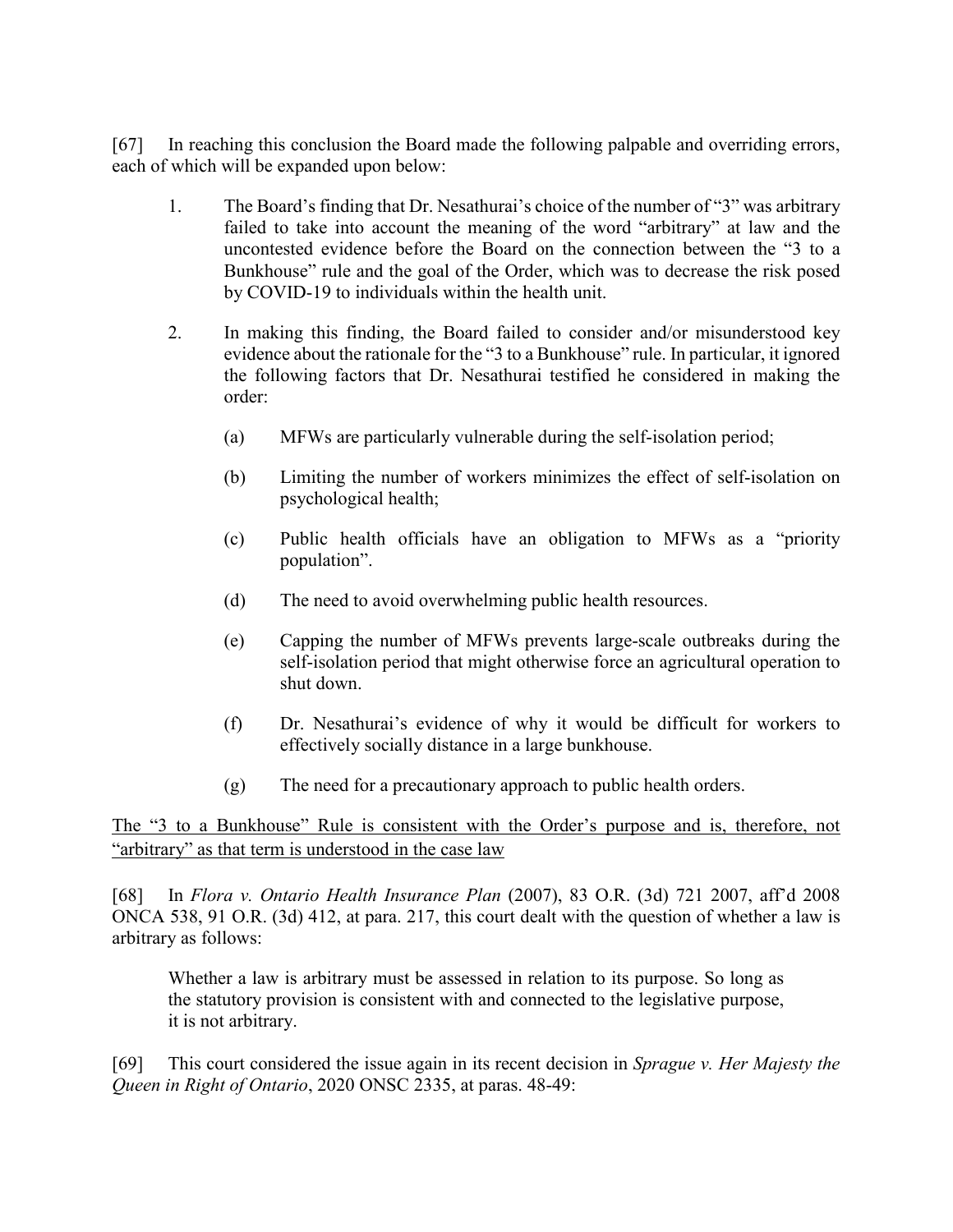The Visitor Policy is not arbitrary. An Arbitrary rule is one that is not capable of fulfilling its objective and exacts a constitutional price in terms of rights, without furthering the public good that is said to be the object of the law….

The policy to limit visitors is also not overbroad. An overbroad rule is one that takes away rights in a way that generally supports the object of the rule but goes too far by denying the rights of some individuals in a way that bears no relation to the object. For example, the policy to restrict visitors might be overly broad if it never provided for any consideration of exceptions.

[70] The Respondent submits that both these cases were concerned with s. 7 *Charter* rights and, therefore, the principles enunciated in them are not applicable to a case where s. 7 rights are not being invoked. According to the Respondent, the Board was not using the word "arbitrary" in a legal sense; it was using it to suggest that the number three was one that Dr. Nesathurai had simply "pulled from the air".

[71] We disagree with the Respondent that the case law cited above is not applicable. The issue concerns the rational justification for a legal order. That justification must be assessed by examining the purpose of the statute under which the order was made and deciding whether the order in question is consistent with and rationally connected to that purpose.

[72] Here the goal of the s. 22 Order was to protect public health by decreasing or eliminating the risk posed by COVID-19 within the health unit (which includes the MFWs). This is the objective against which the "3 to a Bunkhouse" rule must be assessed.

[73] The evidence before the Board was clear that international travel and congregate living increase the risk of transmission and that, therefore, it was necessary to restrict the number of MFWs isolating together to a number that is fewer than the number that would usually occupy a bunkhouse. The uncontradicted evidence before the Board was that the best way to eliminate or decrease the risk posed by COVID-19 to MFWs was to have them self-isolate. Even the Respondent's own expert witness agreed that "the ideal circumstances would be to provide each arriving migrant worker private accommodation for 14 days".<sup>49</sup> Again, this is what British Columbia has done.

[74] Given that everyone accepted that the safest self-isolating condition was to house each MFW individually, the "3 to a Bunkhouse" rule is clearly related to the Order's goal of minimizing the risk of transmission. If a maximum of one to a bunkhouse is the best way to achieve that goal, the closer the number chosen is to one, the better the chance of achieving the Order's purpose. By ignoring the evidence that one was the safest number, the Board's entire analysis became skewed.

[75] Dr. Nesathurai testified that, for him, the question then became whether, in order to offer some accommodation to the farmers, it was reasonable to increase the number to three, which was consistent with the risk incurred by other residents in the health unit when they are under quarantine after travel. Dr. Nesathurai testified that eighty percent of households in the health unit contain three or fewer people, and there are no examples of other sectors of the population isolating

<sup>&</sup>lt;sup>49</sup> Decision of the HSARB, at para. 58.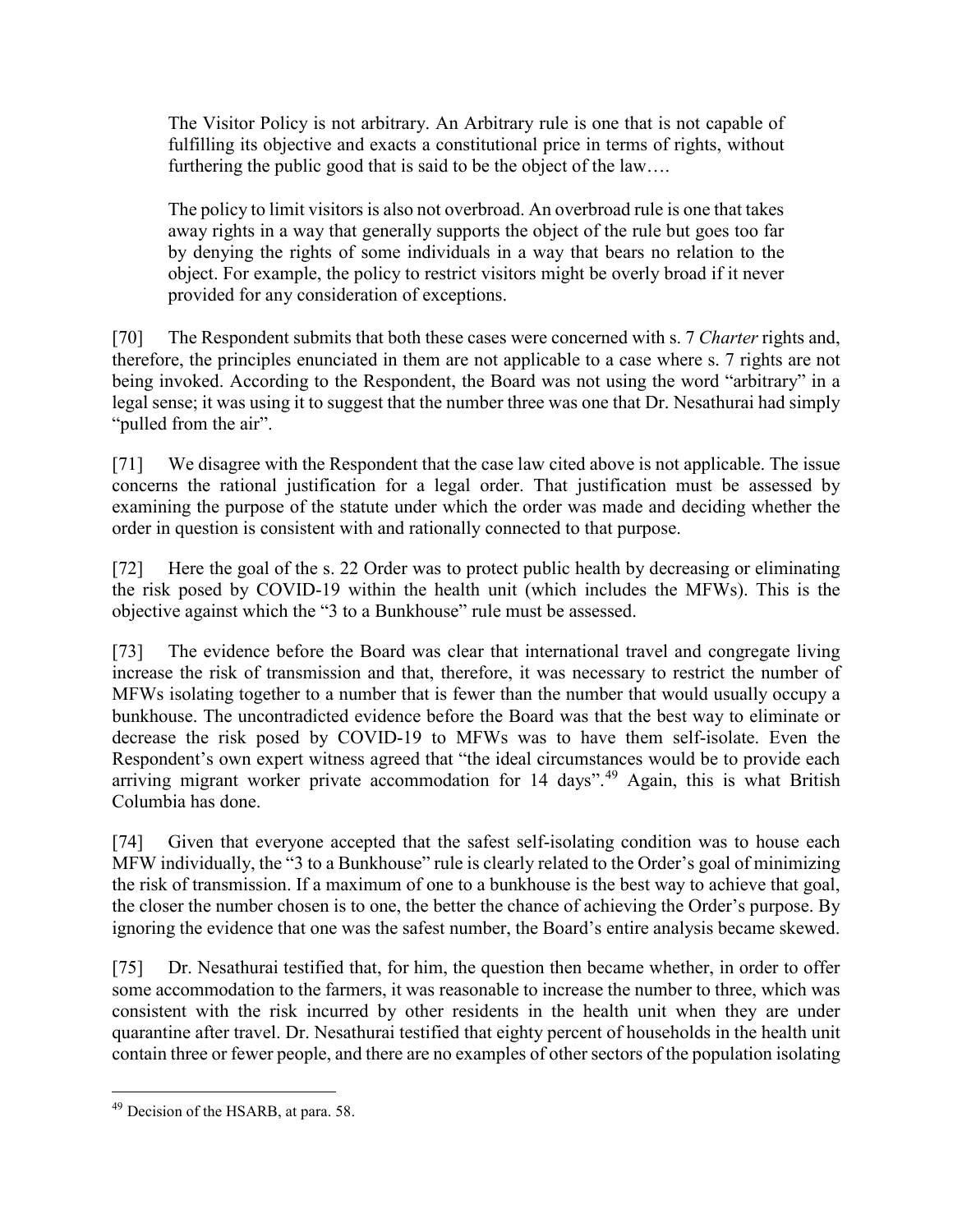in groups larger than a household/family unit. When Canadian travellers were repatriated after being stranded on cruise ships, they were self-isolated as a family or travelling unit (i.e., cabin mates); strangers were not assigned to self-isolate together. Thus, the number three was not an arbitrary number; it was a number chosen with health equity considerations in mind.

[76] Moreover, the s. 22 Order provides for exceptions, which courts have recognized indicates that an order is not overbroad. The evidence was that if a farmer "subdivided" a bunkhouse into self-contained units (each with its own bathroom, kitchen, and sleeping facilities, with no ability for workers to pass back and forth between the two units), the health unit would allow three workers to be isolated in each self-contained unit. This allows farmers a degree of flexibility while still upholding the Order's goal – to minimize the risk of spreading COVID-19 both to the general population, but most importantly to MFWs, a vulnerable class of workers.

# MFWs are Particularly Vulnerable

[77] As already noted, international travel is one of the factors that increases the risk of COVID-19. The way in which MFWs travel puts them at high risk. They often travel by bus to the airport in their home countries, stay in communal dormitories near the airport, fly together in crowded planes, and travel together from the airport to the farms they are to work on by bus, often with workers from different flights and different countries. This association with other people during their travel exponentially increases their risk of contracting COVID-19.

[78] Upon arrival, MFWs are typically housed in bunkhouses, which are dormitory-type settings with shared bathrooms, kitchens and bedrooms. A large number of MFWs come from Mexico, which has recently had a significant increase in the number of COVID-19 cases. This puts workers coming from Mexico and those with whom they come into contact at higher risk of having and transmitting the disease.

[79] The chance of contracting COVID-19 increases exponentially with each additional worker in a bunkhouse. Dr. Nesathurai presented epidemiological and scientific evidence that the average number of new cases caused by one infected person is 2.5. The average number of days between becoming infected and the onset of symptoms in people who have contact with an infected person is 5.5 to 7 days. The more prolonged the contact a person has with an infected person, the greater their chances of becoming infected. These risks are compounded by the fact that the virus can be spread by someone who is asymptomatic or pre-symptomatic. Thus, the number of cases grows both exponentially and rapidly when the number of workers isolating together is increased.

[80] The Respondent disputes the risks posed to MFWs of contracting COVID-19 in the HNHU. According to the Respondent, the number of MFWs who have contracted cases while in quarantine is small and the only large outbreak (described in further detail below) occurred when the MFWs were no longer in quarantine. The Respondent also claims that because of the shortage of MFWs caused by the Order he and other farmers in the area have had to hire itinerant workers who are not from the community, which in turn poses a risk of COVID 19.

[81] This submission ignores the uncontradicted evidence that this is a worldwide pandemic, which is highly contagious and potentially fatal, and that certain of the MFWs' characteristics (including international travel and congregate living) increase their risk of having and potentially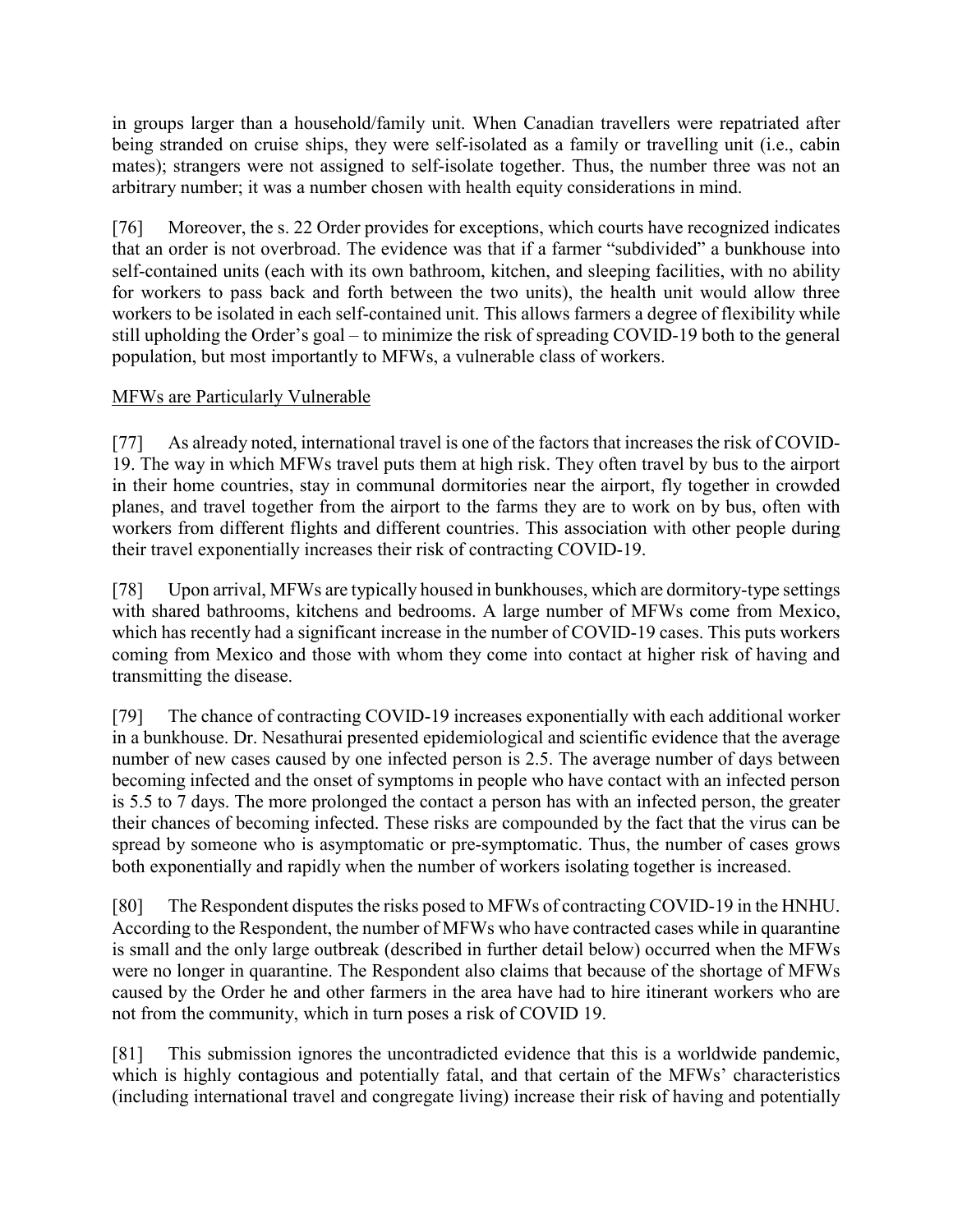spreading the disease. The large outbreak that did occur confirms how quickly the disease can become a problem for MFWs. The argument advanced by Schuyler Farms does not suggest that the steps that have been taken by Dr. Nesathurai should be questioned, but that perhaps more steps may be needed to address, for example, the particular situation that led to the large outbreak and to monitor more closely the itinerant workers who are being hired.

# Minimizing the Number of Workers Minimizes the Effect on Psychological Health

[82] The uncontradicted evidence before the Board was that quarantining has an adverse effect on psychological health. The longer the quarantine period, the greater the negative effect. The larger the number of people in isolation together during a quarantine period, the greater the risk that at least one person will become infected. If even one person becomes ill in the residence during the quarantine period, the quarantine period is extended for the entire group. This is so even if the symptomatic person tests negative as the test gives a "false negative" 20% of the time. Limiting the number of workers isolating together avoids the prospect of large numbers of workers having to remain in quarantine for extended periods of time, with the associated significant psychological effects.

[83] According to Schuyler Farms, MFWs enjoy quarantining in larger groups. It is isolating alone that causes negative psychological effects. First, this evidence misses the point of Dr. Nesathurai's evidence about the effect of quarantining on psychological health. How a particular group may "prefer" to quarantine is irrelevant, if the preferences of that group run counter to the purpose of the s. 22 Order, which is to minimize or eliminate the spread of a communicable disease. Dr. Nesathurai was not testifying as to the fact that his method of quarantining was the one that MFWs prefer. His evidence was that quarantining is psychologically difficult and that the longer one is forced to quarantine, the more negative the psychological effects. Therefore, it is important to design a quarantining situation that has the best chance of being as short as possible. Second, the evidence as to the preferences of MFWs did not come directly from any MFWs nor from any scientific study about the psychological effects of certain methods of quarantining on MFWs. It was second-hand evidence from the farmers themselves, all of whom have an economic interest in increasing the number of MFWs who can isolate together.

Limiting the Number of Workers is Necessary in Light of the Obligation to Migrant Workers as a "Priority Population" and in Light of Human Rights Obligations

[84] Dr. Nesathurai's evidence is that MFWs are a "priority population". The HSARB failed to take this into consideration in its decision.

[85] Ontario's *Health Equity Guideline, 2018* ("Guideline") requires that public health authorities design "strategies to improve the health of the entire population while decreasing the health inequities experienced by priority populations" (Guideline, Requirement 2 (b)). Priority populations are populations in the health unit with poorer health or economic status. MFWs are one of the significant priority populations in the HNHU.

[86] As the CIJ Intervenor Group Factum outlines, MFWs are exceptionally vulnerable because of their immigration status, race and the precarious employment relationships imposed by the structure of the programs under which they are employed. Most MFWs are employed under the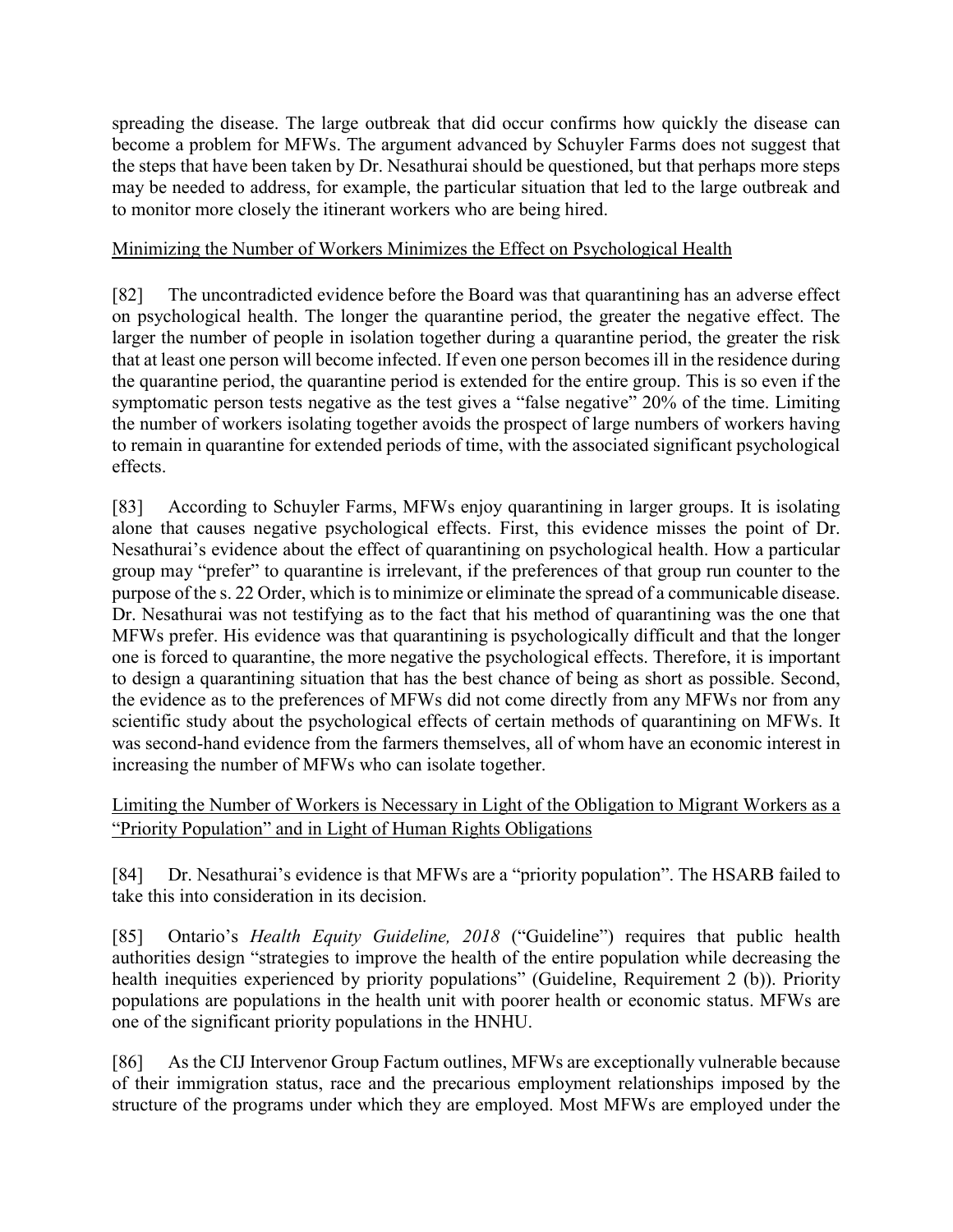SAWP. As the Federal Court of Appeal recognized in *Cruz de Jesus v. Canada (Attorney General)*, 2013 FCA 264, 369 D.L.R. (4th) 141, at para. 13:

The unique disadvantages in the Canadian labour market of agricultural workers as a whole, and migrant workers in particular, are well known: see for example, *Dunmore v. Ontario*, 2001 SCC 94, [2001] 3 S.C.R. 1016 at para. 41 (*per*  Bastarache J.); *Ontario (Attorney General v. Fraser*, 2011 SCC 20, [2011] 2 S.C.R. 3 at paras. 348-51 (*per* Abella J. dissenting). These disadvantages commonly include: ineligibility and exclusion from many social benefits, including most unemployment insurance benefits; exclusion from many statutory protections of workers (including representation by a union); low educational level, functional illiteracy and lack of knowledge of English or French; social isolation, and lack of access to telephones, computers and urban centres; long and arduous working schedules with little free time; and fear of employer reprisal and deportation.

[87] In *Pearl v. Ontario (Community and Correctional Services)*, 2014 HRTO 611, the Human Rights Tribunal of Ontario ("HRTO") had this to say about the situation of MFWs employed under SAWP:

- (i) "[M]ost SAWP participants are nationals in countries with high levels of poverty and political unfreedoms." They need the jobs that SAWP offers. Their income from SAWP is usually their family's only source of income. As a result they will do whatever they can to hold onto these jobs. (paras. 73-74).
- (ii) Their work permits are valid only with a single, designated employer. They are "severely limited" in their ability to change employment if they are dissatisfied with their working conditions or treatment. As a result the employers are accorded "disproportionate power in the employment relationship, particularly in relation to the power of these employers to fire and repatriate SAWP workers in their home country." (para. 61).
- (iii) SAWP workers get fired and repatriated for "refusing unsafe work, for being injured or ill, for becoming pregnant, for questioning their employer, or for making a telephone call". There is little recourse if this occurs and if it does this may impact on "worker's ability to continue to participate in the SAWP program in subsequent years." (para. 66).
- (iv) "Dr. Preibisch [whose evidence the HRTO accepted] testified that the deportation is routinely used in the SAWP as a mechanism of labour control. She testified that the threat of deportation has similarly been used against other temporary migrant workers to discourage them from filing for workers compensation benefits or complaining about wages or working conditions. Dr. Preibisch testified that SAWP workers will do whatever they can to avoid triggering deportation: they may do work they feel to be unsafe, they may work while they are ill or injured, or they may conceal their illness or injuries from their employer because they fear that they will be deported for being ill or injured or for refusing work. **As a result, SAWP workers will acquiesce to unpleasant working or housing conditions to avoid**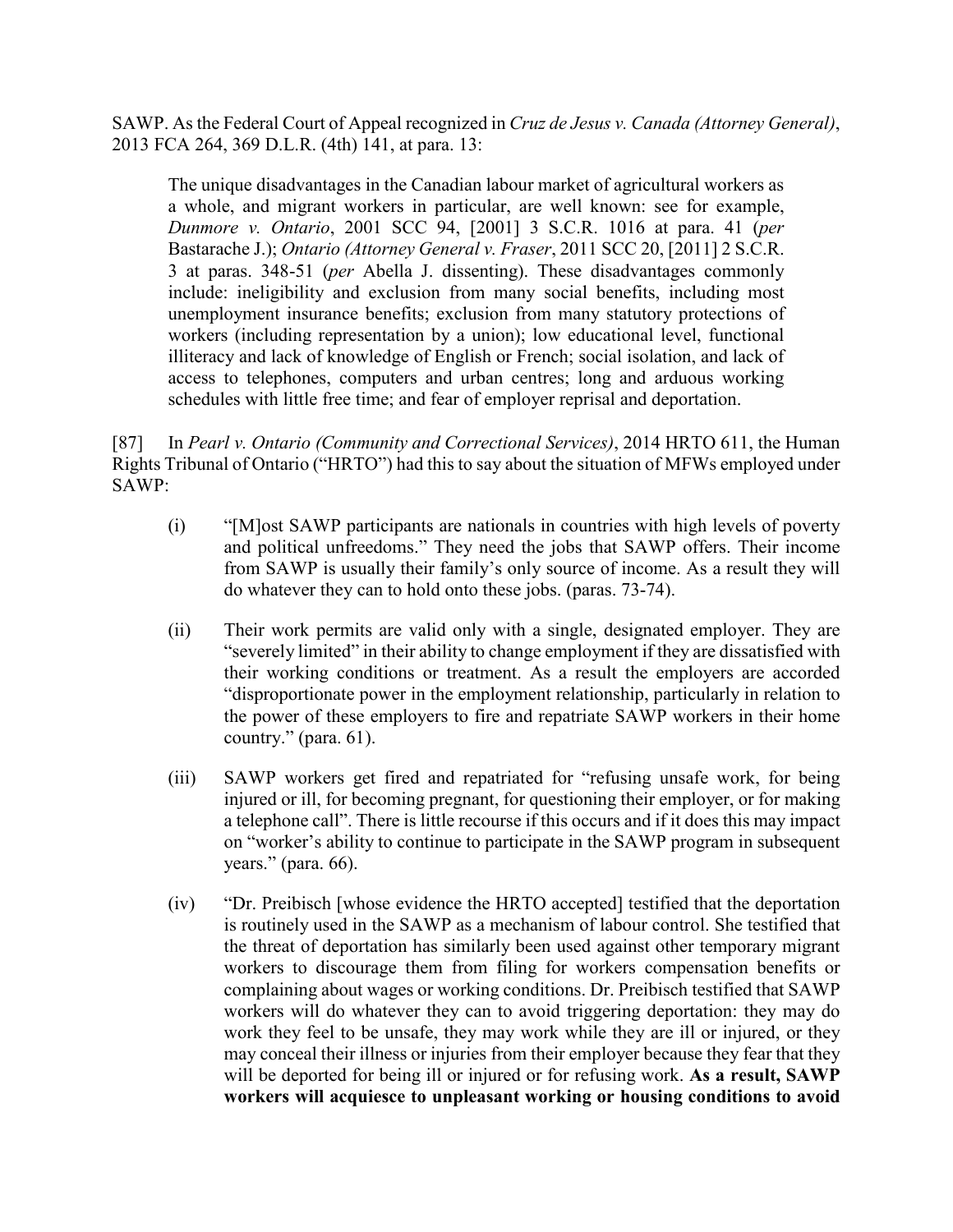**triggering their deportability."** (para. 67, emphasis added). As part of the SAWP program housing is provided and paid for by the employer.

- (v) SAWP workers do not have recall rights. Therefore, in order to keep their job and return in the following year they will put up with unfair employment practices or poor living conditions to curry favour with their employer. "For workers to continue to work in Canada, they have to be re-named [requested by name] by their employer." If they are not, they may be taken out of the SAWP program altogether or have to wait a few years to get back in. (paras. 70-72)
- (vi) "Dr. Preibisch testified that housing arrangements also may exacerbate SAWP workers' vulnerability. She testified that employer-provided housing can foster paternalistic relationships if SAWP workers depend heavily on their employer for transportation into town or to access services, including health care. In addition, she testified that research has shown that employer-provided housing can lead to employers extending their control over the workplace into the personal lives of SAWP workers. Further, when SAWP workers living in employer-provided housing lose their jobs, they also lose their accommodations." (para. 74).
- (vii) Agricultural work is an industry with numerous health hazards. For SAWP workers those risks are compounded due, among other things, to poverty, substandard living conditions, the powerlessness that comes from their tenuous immigration status, lack of access to health care, language barriers, lack of protective equipment and lack of knowledge about safety protocols. If safety information on safety protocols is provided, language and literacy barriers may prevent MFWs from being able to absorb that information."

[88] Decreasing health inequities as required under the Guideline requires that the number of workers that are allowed to isolate together is such that the risk posed to their health is comparable to that of the rest of the population when they are quarantined. As explained earlier, the uncontradicted evidence is that with increased numbers comes increased risk. The number three keeps the risk as close as possible to the risk posed to other community members required to selfisolate after travel. Allowing larger numbers to isolate together exposes MFWs to a level of risk not tolerated for others in the community, thereby increasing the vulnerability of an already vulnerable group.

[89] The Intervenor, CLAIHR, submits that the Board failed to apply the test under s. 22 of the *HPPA* in a purposive and contextual manner consistent with relevant international human rights principles. Schuyler Farms correctly points out that these submissions were not made to the Board. We agree that courts often decline to hear any new arguments on appeal. However, they retain a discretion to do so when there is a satisfactory record on which to decide the issue and where the party against whom the issue is raised will not be prejudiced (*Shtaif v. Toronto Life Publishing*, 2013 ONCA 405, 306 O.A.C. 155, at para. 46). In this case, the arguments advanced were legal arguments. Further the Respondent had notice of and the opportunity to respond to the CLAIHR submissions. Finally, the human rights principles advanced by CLAIHR are, in essence, the same principles that Dr. Nesathurai took into account when he recognized that MFWs were a priority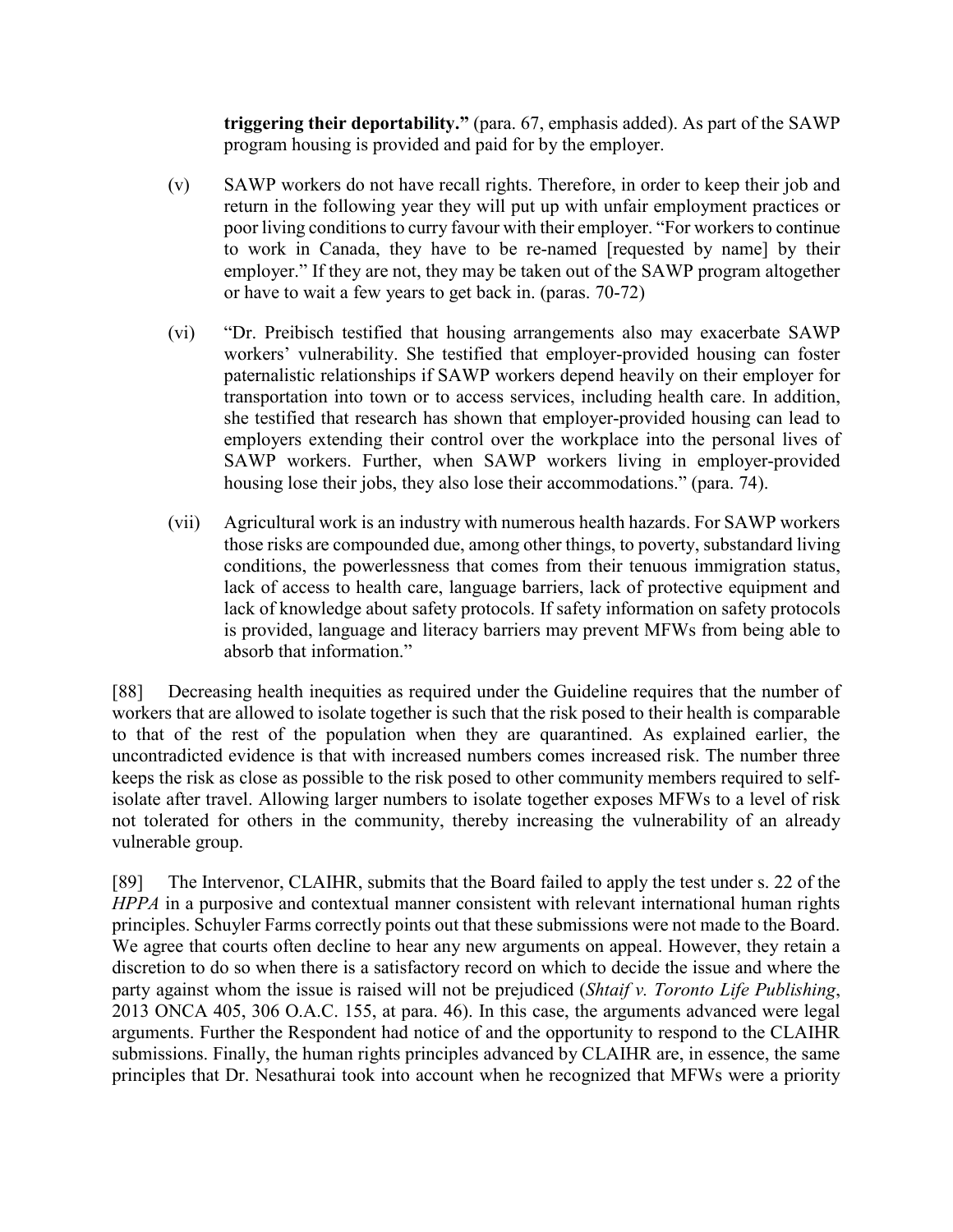population under the Guideline. Therefore, while by no means determinative, we have considered CLAIHR's submissions as they serve to reinforce the points that have already been made.

[90] In *R. v. Appulonappa*, 2015 SCC 59, [2015] 3 S.C.R. 754, at para. 40, the Supreme Court held:

As a matter of statutory interpretation, legislation is presumed to comply with Canada's international obligations, and courts should avoid interpretations that would violate those obligations. Courts must also interpret legislation in a way that reflects the values and principles of customary and conventional international law. [Citations omitted.]

[91] More recently, in *Vavilov*, the Supreme Court of Canada reaffirmed that the "modern principle" of statutory interpretation requires a purposive and contextual analysis that engages international human rights principles and that international law should inform administrative decision-making where relevant. The court observed the following at para. 114:

It is well established that legislation is presumed to operate in conformity with Canada's international obligations, and the legislature is 'presumed to comply with...the values and principles of customary and conventional international law.' Since *Baker*, it has also been clear that international treaties and conventions, even where they have not been implemented domestically by statute, can help to inform whether a decision was a reasonable exercise of administrative power. (cites omitted).

[92] The *Universal Declaration of Human Rights* ("UDHR") and the *International Covenant on Economic, Social and Cultural Rights* ("ICESCR") were acceded to by Canada on May 19, 1976, and form part of Canada's international legal obligations. Furthermore the *United Nations Declaration on the Rights of Peasants and Other People Working in Rural Areas* ("UNDROP") is part of the body of human rights law and norms to which Canadian adjudicators may look in interpreting statutory or common law obligations and in reviewing administrative decisions (see *Baker v. Canada (Minister of Citizenship and Immigration)*, 1999 SCC 699, [1999] 2 S.C.R. 817, at para. 70).

[93] Both ICESCR and UNDROP provide that everyone has a right "to the enjoyment of the highest attainable standard of physical and mental health", which applies regardless of national origin, race, other status or rural employment.<sup>50</sup> This right also extends to the determinants of health, including adequate housing and healthy occupational and environmental conditions. States are expected to respect, protect and fulfil the right to health, including regulating industrial hygiene. In particular, the obligation to protect requires States to prevent third parties from interfering with the right to health, which includes an obligation to adopt and enforce "preventative measures in respect of occupational…diseases"<sup>51</sup> and to minimize, as far as is reasonably practical,

 <sup>50</sup> ICESCR, at art. 12; UNDROP, at art. 23.

<sup>51</sup> *United Nations Economic and Social Council, Committee on Economic, Social and Cultural Rights* ("*CESCR*")*, General Comment No. 14 (2000) on the Right to the Highest Attainable Standard of Health, E/C.12.2000/4*, at paras. 11, 15-16, and 33; UN Committee on Migrant Workers, Joint Guidance on the Impacts of the COVID-19 Pandemic on the Human Rights of Migrants (May 26, 2020).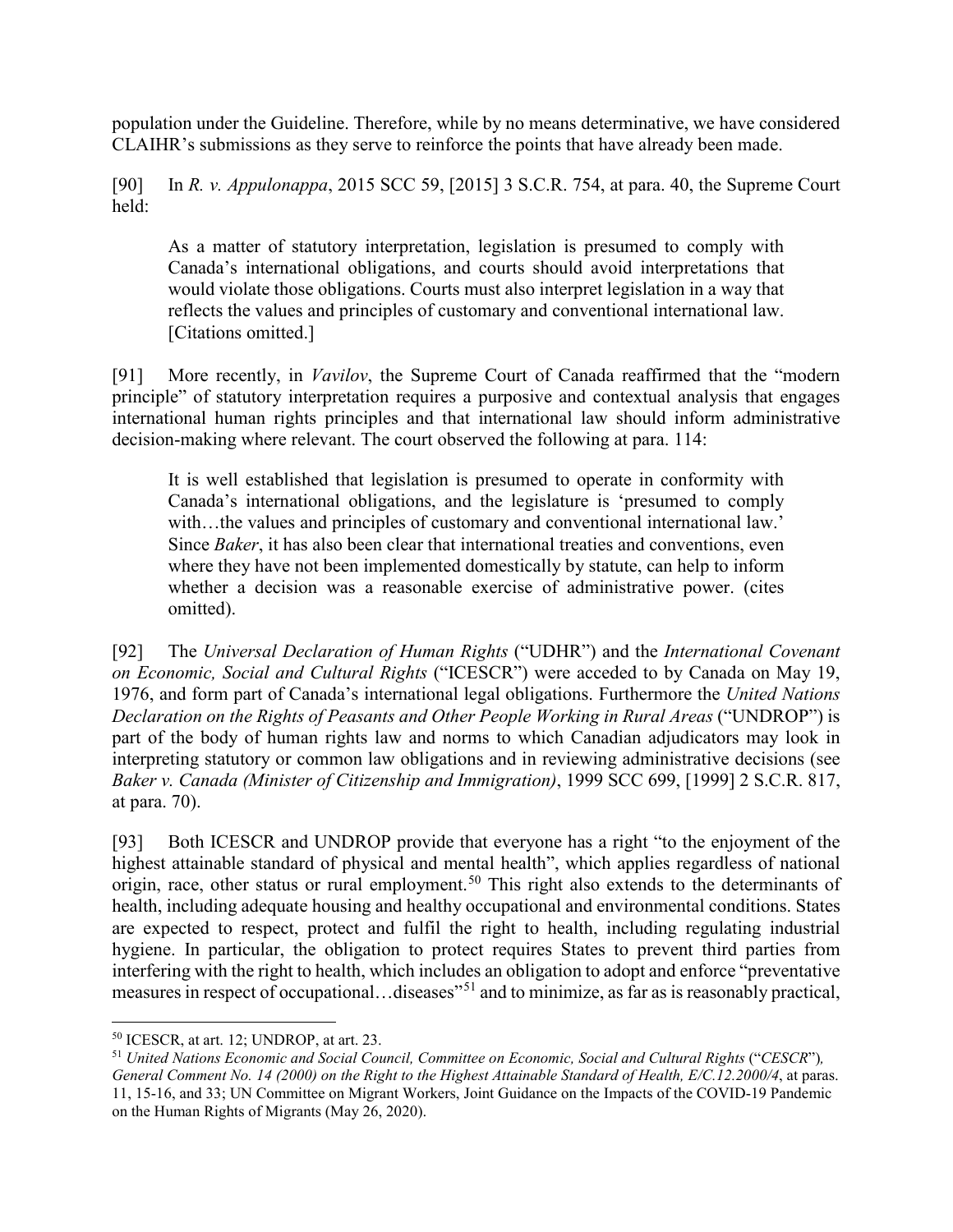the causes of workplace health hazards. In the context of a pandemic, States have a duty to adopt strategies of infectious disease control. The right to adequate housing includes providing the inhabitants with a space that will protect them from threats to their health and "disease vectors."<sup>52</sup>

[94] The UDHR and ICESCR state that everyone is entitled to the rights and freedoms "without distinction of any kind" on the basis of protected grounds such as race and national or social origin. Migrants and non-citizens are recognized as a class to be protected from discrimination under international law.<sup>53</sup> The *Convention on the Protection of Migrant Workers* and the *Safety and Health in Agriculture Convention* specifically provide that migrant farm workers are entitled to "treatment no less favourable than that which applies to nationals of the State of employment" and "comparable permanent workers in agriculture" in accessing workplace health and safety, housing and social and health services.<sup>54</sup>

[95] In the public health context, these principles require implementing measures that recognize the vulnerability and health inequities experienced by MFWs so as to eliminate the disproportionate impact of COVID-19 on them. These principles are consistent with the purpose of the Guideline, which obligated the MOH, when making an order under s. 22 of *HPPA*, to ensure that the quarantining conditions for MFWs did not expose them to more risk than the risk that would be tolerated among the other members of the health unit when they quarantined. Again, the Board erred by finding that Dr. Nesathurai's Order was arbitrary in the face of the equity concerns that drove his Order and were mandated by both the Health Equity Guideline, 2018 and the need to conform to Canada's international obligations. Dr. Nesathurai was motivated by these concerns when he made the "3 to a Bunkhouse Rule", concerns that the Board failed to take into account in its decision.

## The Need to Avoid Overwhelming Public Health Resources

[96] The evidence before the Board was that Haldimand-Norfolk has more MFWs than any other health unit in Ontario. It also has one of the highest fatality rates of COVID-19 in the province.

[97] Dealing with a large bunkhouse outbreak of COVID-19 significantly strains the resources of the health unit staff. By the time of the hearing, the public health unit had investigated five potential outbreaks in self-isolation on farms. In each instance, the workers in self-isolation had their self-isolation period extended by 14 days. However, because there were only three in each residence, it required only a few hours of the health unit's time to investigate and manage each of these potential outbreaks. This is in contrast to the larger outbreak that occurred while the hearing was underway, which resulted in over 160 MFWs testing positive (an outbreak that the Appellant maintains occurred because two MFWs had symptoms during quarantine and did not report them prior to being released from quarantine). Managing this outbreak required 30 public health staff working 14-hour days, for days or weeks at a time.

 <sup>52</sup> *CESCR, General Comment No. 4 (1991) on the Right to Adequate Housing, E/1992/23*, at paras. 8(b) and (d).

<sup>53</sup> UDHR, at art. 2 and 7; ICESCR, at art. 2.

<sup>54</sup> *Safety and Health in Agriculture Convention*, at art. 17, 19; *Convention on Protection of Migrant Workers*, at art. 25, 43.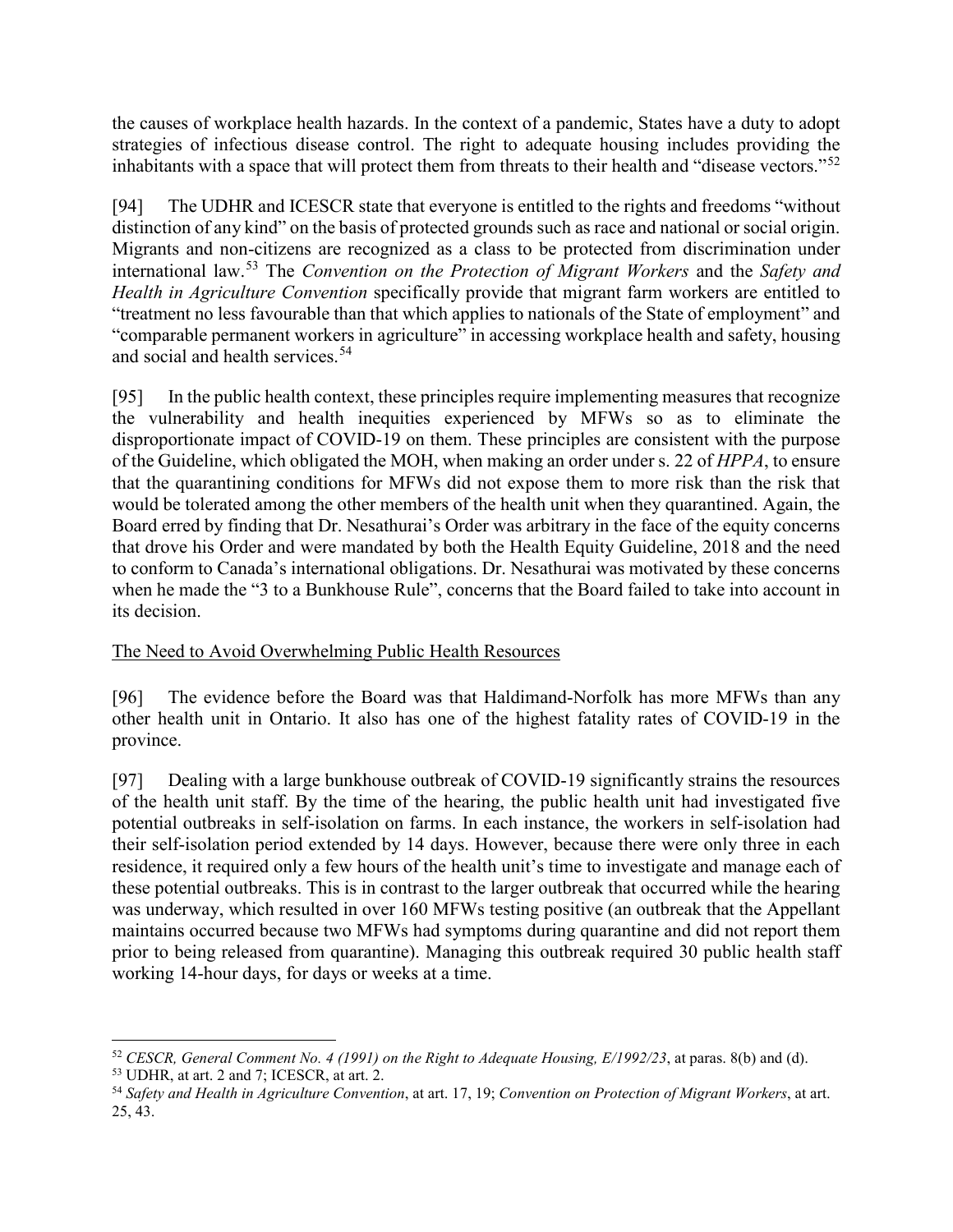[98] Dr. Nesathurai also testified that, in his opinion, Haldimand-Norfolk's medical system does not have sufficient resources to manage a large number of COVID-19 cases. There is only one intensive care unit in the health unit, with limited ICU beds and ventilators. Haldimand-Norfolk also has a large number of other vulnerable populations who are statistically more susceptible to infection and are more likely to need medical intervention if they do become ill.

[99] These factors support a concern that if a large outbreak of COVID-19 were to occur among MFWs, this could overwhelm the medical staff and public health resources available in the health unit.

[100] According to the Respondent, there was evidence before the Board to rebut this concern in the form of press announcements from leading health officials that preventative steps had been taken to make sure that adequate resources were available in the health unit and to make arrangements with neighbouring health units for assistance if necessary.

[101] Again, this evidence reinforces rather than undermines the force of Dr. Nesathurai's concern. Too many COVID-19 cases can overwhelm medical resources, thereby putting medical personnel in the position of having to decide who gets access to the resources and who does not. Those who do not get access to proper medical care may die. Any steps that may reduce that risk are not arbitrary – they are logically connected to the purpose of the *HPPA*, which is to "provide for the organization and delivery of public health programs and services, the prevention of the spread of disease and the promotion and protection of the health of the people of Ontario." (*HPPA*, s. 2).

# Minimizing the Risk During Self-Isolation Avoids Significant Consequences for Agricultural Enterprises

[102] COVID-19 outbreaks have had significant effects on agricultural operations, often requiring them to shut down for a period of time. Dr. Nesathurai testified about outbreaks in British Columbia, Chatham and Windsor, all of which had this result. Under the Federal regulations MFWs are not permitted to work during the self-isolation period. The more effective the selfisolation period is at preventing disease among MFWs, the more quickly MFWs can begin working and the less likely the risk of an outbreak.

[103] The Board failed to take this evidence into account in its decision.

# The Board Misunderstood Dr. Nesathurai's Position about Why Workers Could not Effectively Socially Distance in a Large Bunkhouse

[104] For ease of reference, the Board's reasons on this issue at paras. 55-56 are reproduced below:

The Appellant's counsel pointed out the wide variations in size and facilities of farm bunkhouses. She questioned why more than 3 MFWs could not maintain social distancing in a bunkhouse that is 5000 sq.ft. with multiple (between 6 and 12) stoves, fridges, showers, toilets and separate and/or curtained off sleeping areas. She noted 3 MFWs can be approved to isolate in a 450 sq. ft. bunkhouse that has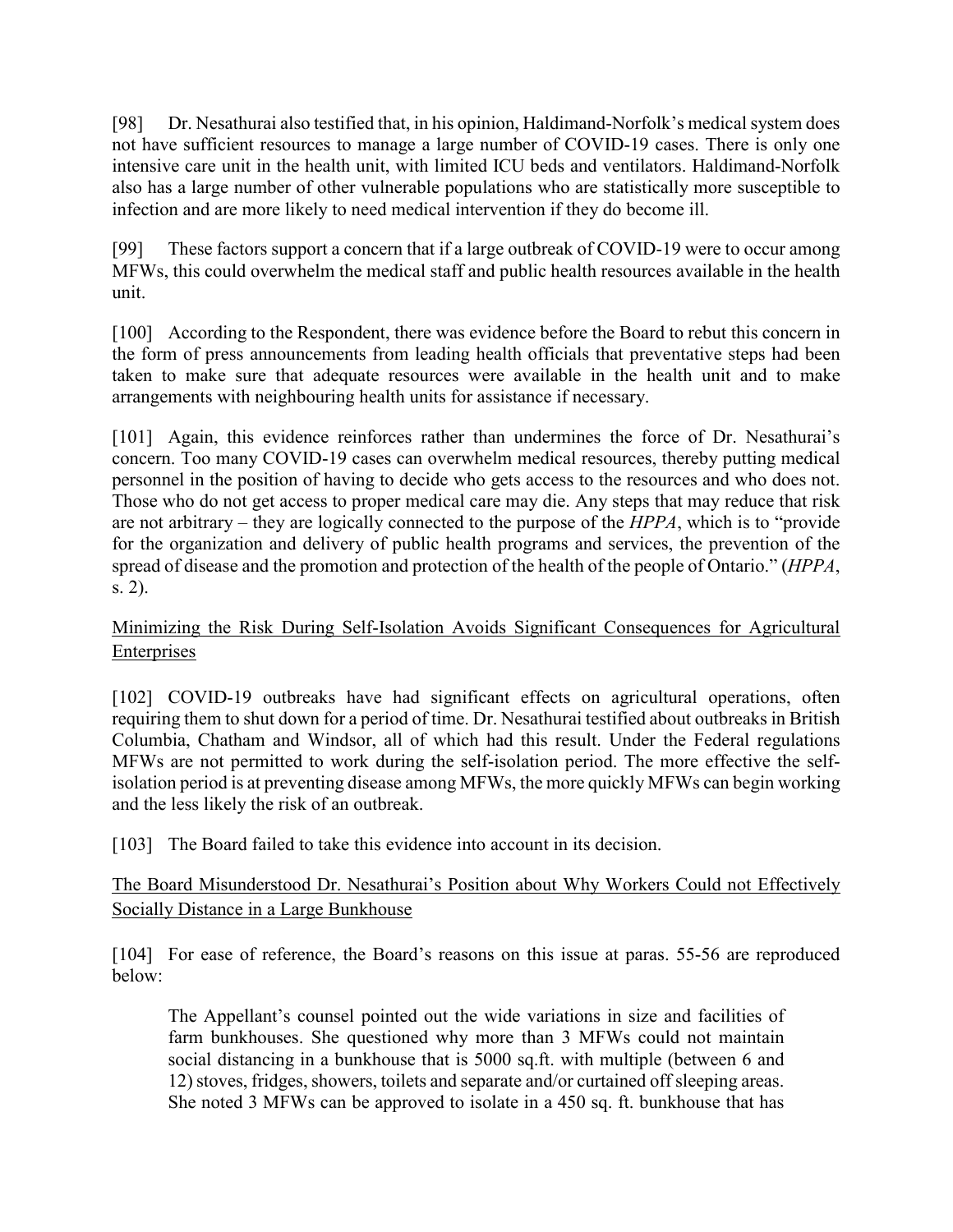one washroom, one kitchen, one common area, one exit and one common sleeping area. The Appellant's counsel questioned both Dr. Nesathurai and the Respondent's expert witness, Dr. McGeer, concerning this. They both maintained that this was not possible or would be extremely difficult to maintain physical distancing at all times, even in a large bunkhouse, if there were more than three occupants.

With respect, the Board finds the Respondent's position that it is not possible to have more than 3 MFWs self-isolate in a bunkhouse regardless of its design, size, layout and amenities to be unreasonable. The explanation given was that there are various points in the bunkhouse which make it difficult to maintain the required social distancing, including the washroom, the stairway and entrance and exit points.

[105] The Board's finding that Dr. Nesathurai's position that it was not possible to have more than three MFWs self-isolate in a bunkhouse regardless of its design and layout misstates Dr. Nesathurai's position on the issue. To the contrary, he emphasized that design and layout, not size, were key in determining how many people could effectively socially distance in one location. His position was supported by the only other witness who had expertise in public health, Dr. McGeer. She explained that "it's not about square footage, it's about how much time people are driven to be in proximity to each other…this is about how you effectively separate yourself all of the time from other people, and that's more about the …structure and design than it is about square footage."

[106] Both Dr. Nesathurai and Dr. McGeer viewed the videos Mr. Schuyler provided of one of his larger bunkhouses, of 3,344 square feet. Both testified that it would be extremely difficult to maintain social distancing with a large group of workers because, among other things, there was a large staircase between the bedroom level (which did not contain separate bedrooms, just curtained off areas) and the lower level where the kitchen and bathroom were located; workers would have had to walk through the kitchen to access the bathroom; the bathroom stalls are small with little space between them; and complex scheduling and choreography would be required to ensure workers did not come within two metres of one another at any point.

[107] Because it was misunderstood and because of the Board's failure to appreciate the class nature of the Order (discussed above), the Board did not properly deal with this evidence, which was key to the MOH's position. This error becomes more serious when one considers how the illiteracy, lack of education and language barriers that are prevalent in the MFW population would hamper the ability to effectively set up a complex schedule and choreography plan within one bunkhouse for a large number of workers. Furthermore, the Board did not grapple with the fact that if something did go wrong with the social distancing rules in a bunkhouse housing a large number of workers, and one worker did get sick, a significant number of others will also get sick. If the number is capped at three, the potential number of sick workers is similarly capped.

#### The Board Ignored the Evidence About the Need for a Precautionary Approach

[108] The precautionary approach embodies the principle that reasonable action to reduce risk should not await scientific certainty or proof. It is and should be at the core of public health practice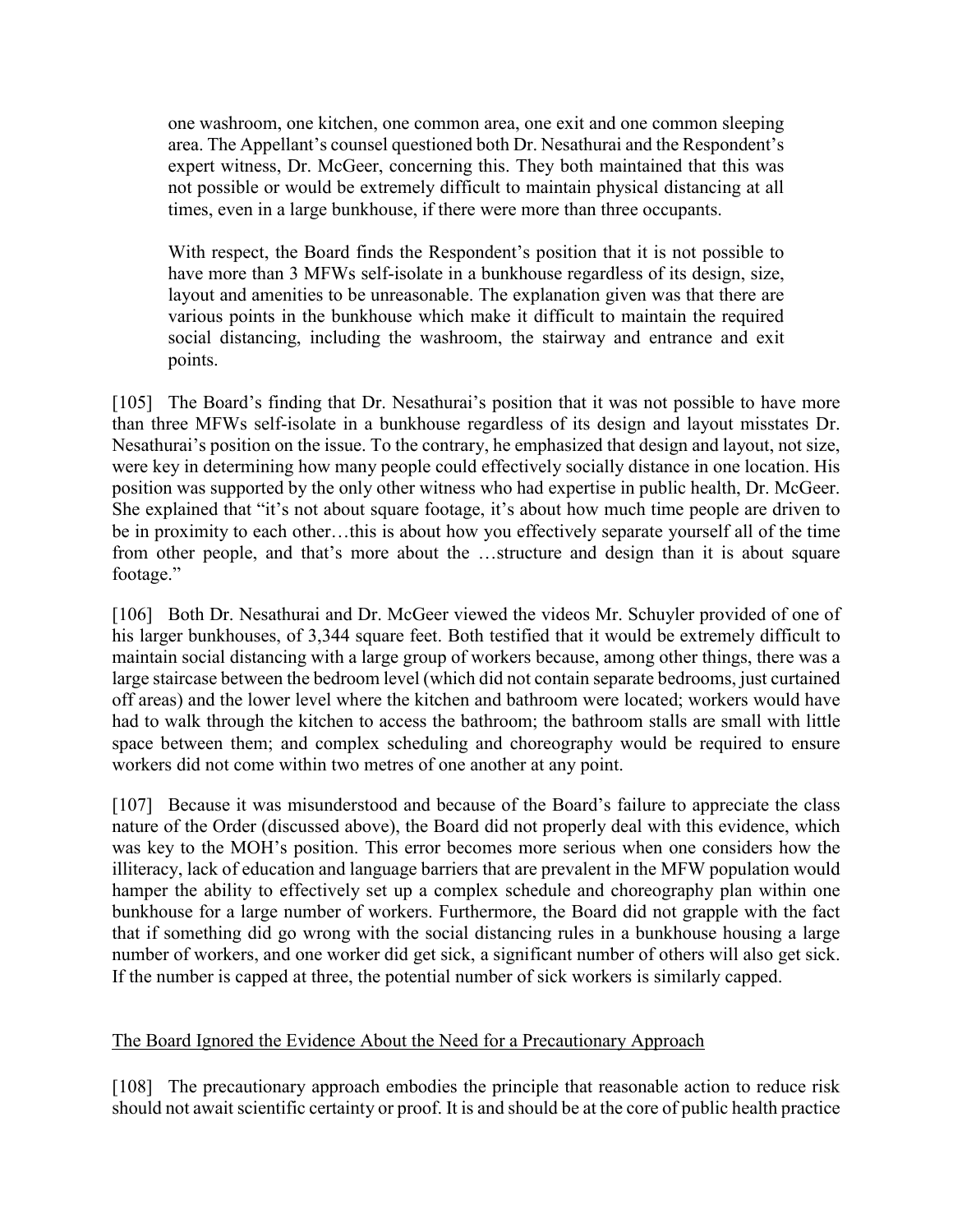when dealing with a new disease such as COVID-19. Underlying the *HPPA* and particularly s. 22 thereof is a focus on preventing public health problems, rather than dealing with them after the fact. As the Honourable Justice Archie Campbell stated in the SARS Commission Report:

The challenge of this new disease overcame the extent of their current scientific understanding…That is why it is better to follow the precautionary principle that reasonable action to reduce risk should not await scientific certainty…If the Commission has one single take-home message it is the precautionary principle that safety comes first, that reasonable efforts to reduce risk need not await scientific proof.

[109] The precautionary principle is specifically referenced in s. 77.7(2) of *HPPA*, which deals with the powers of a Chief MOH to issue a directive to a health care provider or health facility concerning the procedures to be followed to protect the health of anyone in Ontario. One of the situations where the principle is to be considered is where "in the opinion of the Chief Medical Officer of Health there exists or may exist an outbreak of an infectious or communicable disease."

[110] The Board failed to take into account this principle when considering whether Dr. Nesathurai had reasonable and probable grounds for the "3 to a Bunkhouse" Rule.

# **Issue 4: Did the Board improperly take financial issues into consideration?**

[111] The Appellant argues that the HSARB made an error because it took the Respondent's financial interests into consideration in deciding that the 3-person-per-bunkhouse rule was arbitrary.

[112] In its decision, the Board made reference to the Respondent's argument regarding the financial impact of the rule. However, the Board did not explicitly make reference to the Respondent's or other farmers' financial interests in its analysis.

[113] Given our findings above with respect to the errors of law and fact, it is unnecessary for us to determine whether the Board improperly relied on the respondent's financial circumstances in reaching its conclusion. However, we note that, given that the uncontroverted evidence is that the safest number for self-isolation is one person, in our view it is implicit in the Board's analysis that it was taking the financial impact of the rule into account. This is especially evident from the fact that the Board found that the MOH should approve the number of people per bunkhouse on a caseby-case basis. Implicitly, this directive suggests that the financial burden of the Order should be as minimal as possible.

[114] It is important to note that while the pandemic is having a widespread financial impact, neither the MOH nor any level of government has caused this public health crisis or its financial impact. Rather, the MOH is fulfilling his statutory mandate to protect public health in the face of an unprecedented worldwide health crisis.

[115] The "necessity" test undoubtably suggests that there are to be restrictions on orders made under s. 22 of the *HPPA* to ensure that they do not impose unnecessary burdens. However, deciding whether to make an order is not meant to be a weighing exercise. If the order is necessary, especially in circumstances where the risk is high, then its financial impact is irrelevant. In this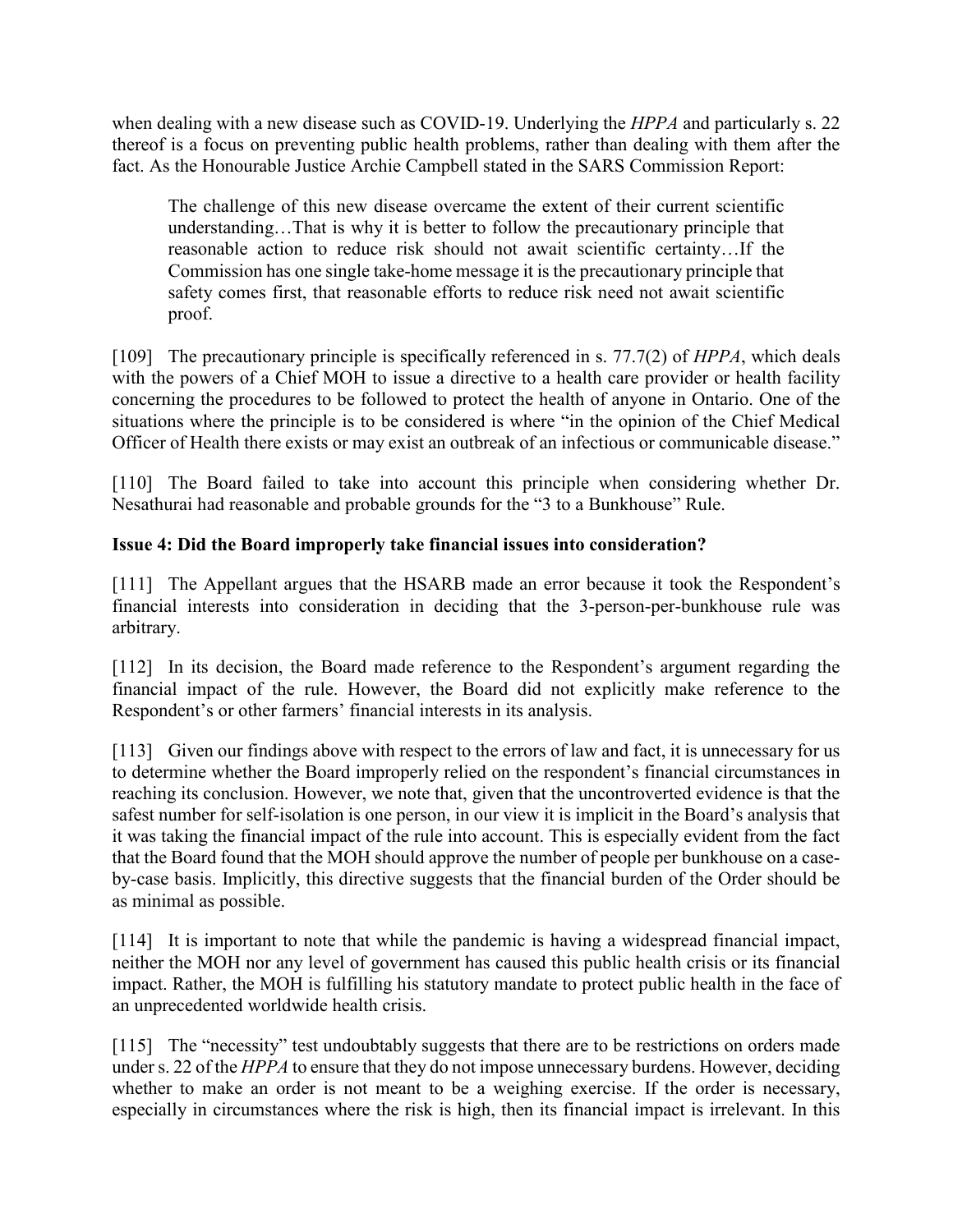case, it appears that the Board may have improperly engaged in weighing the benefits of the rule against the financial burden on the Respondent when it found that the three-person rule was arbitrary.

[116] Again, this finding is not necessary to the outcome of the appeal, but certainly supports our view that the Board did not approach the interpretation and application of s. 22 of the *HPPA* in accordance with the purpose of the statutory scheme and the evidence in the case.

## **Conclusion**

[117] In conclusion, the appeal is allowed and the MOH's original order limiting the number of people per bunkhouse to three during the period of self-isolation is restored.

[118] As agreed between the parties, the successful party, the Appellant, is entitled to costs of \$50,000 all inclusive to be paid by the Respondent.

*Tavreau* **Sachs J.**  I agree **Backhouse J.**  I agree  $I = \sqrt{a}V\sqrt{e}$ **Favreau J.**  for

**Released:** August 27, 2020